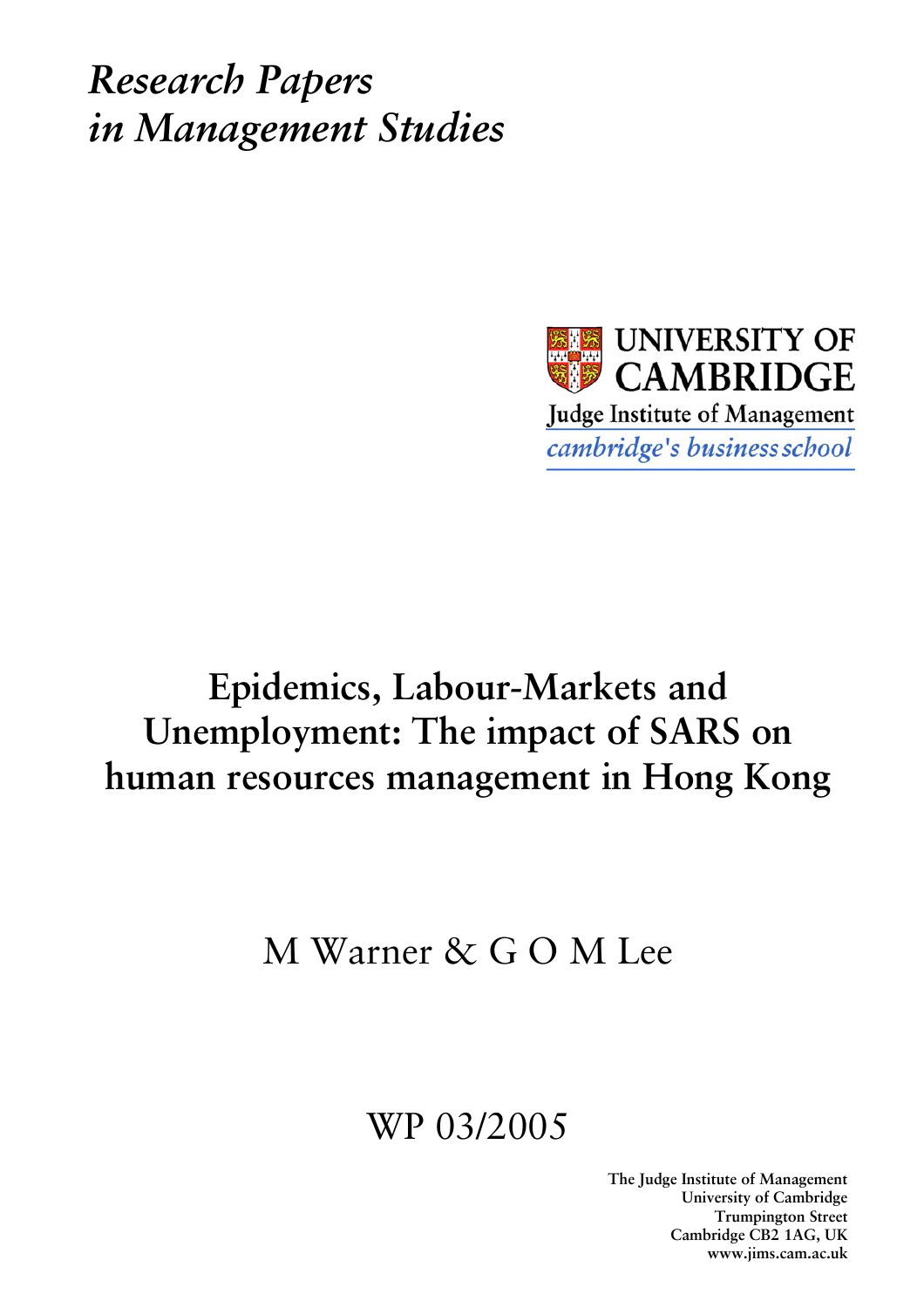These papers are produced by the Judge Institute of Management, University of Cambridge.

The papers are circulated for discussion purposes only. Their contents should be considered preliminary and are not to be quoted without the authors' permission.

# **Epidemics, Labour-Markets and Unemployment: The impact of SARS on human resources management in Hong Kong**

### M Warner and G O M Lee

### WP 03/2005

Forthcoming in the *International Journal of Human Resource Management* 

Grace Lee Dept of Public and Social Administration City University of Hong Kong Email: sagrace@cityu.edu.hk

Malcolm Warner Judge Institute of Management University of Cambridge Email: m.warner@jims.cam.ac.uk

Please address enquiries about the series to:

Research Support Manager Judge Institute of Management Trumpington Street Cambridge CB2 1AG, UK Tel: 01223 760546 Fax: 01223 339701 E-mail: research-support@jims.cam.ac.uk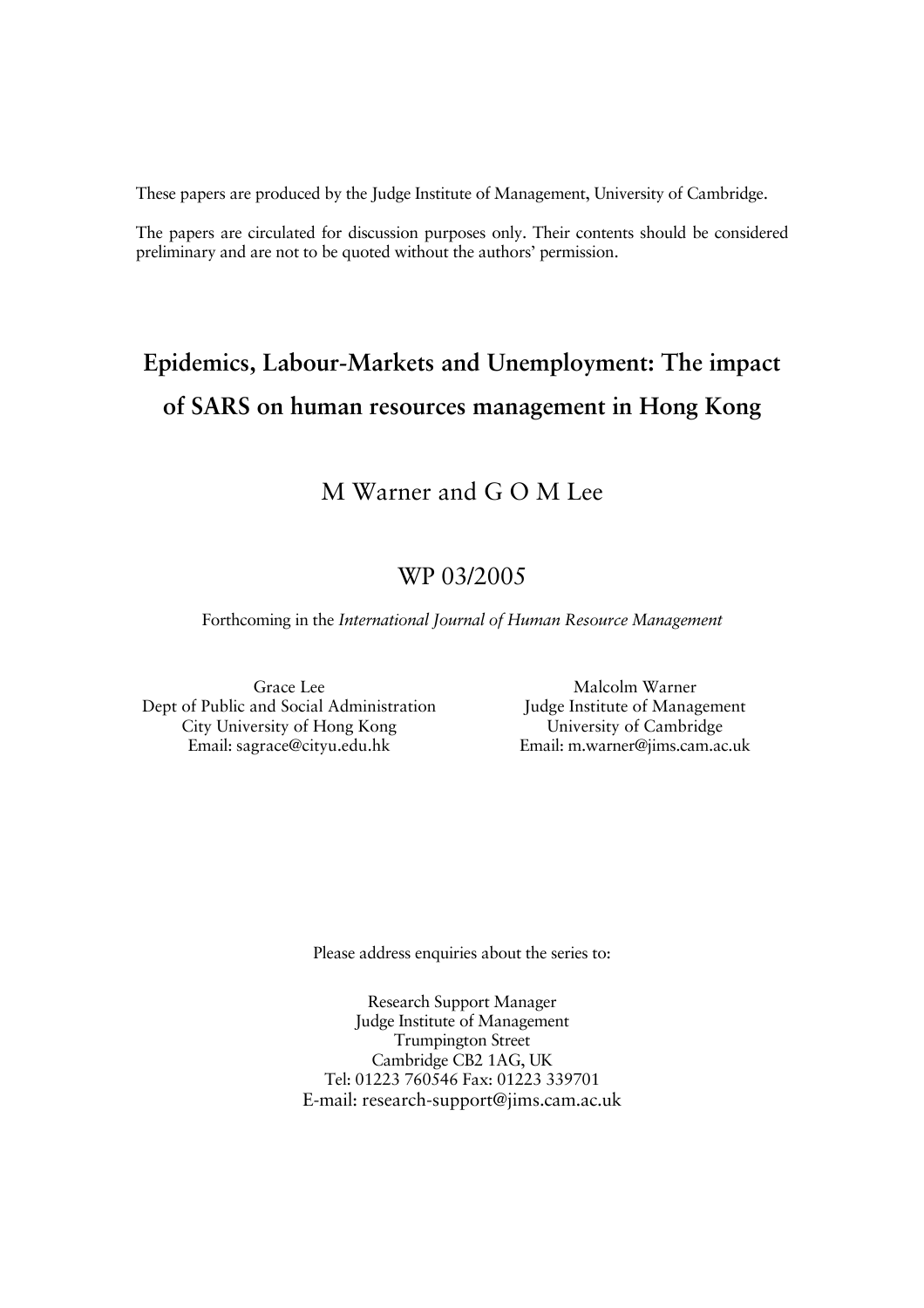## **Epidemics, Labour-Markets and Unemployment: The Impact of SARS on Human Resources Management in Hong Kong**

*Grace O M Lee and Malcolm Warner*

#### *Biographical*

Grace O.M. Lee is currently Associate Professor in the Department of Public and Social Administration, City University of Hong Kong.

Email: sagrace@cityu.edu.hk

Malcolm Warner is currently Professor and Fellow Emeritus, Wolfson College and Senior Research Associate, Judge Institute of Management, University of Cambridge.

Email: m.warner@jims.cam.ac.uk

(approximate word count: 8,629)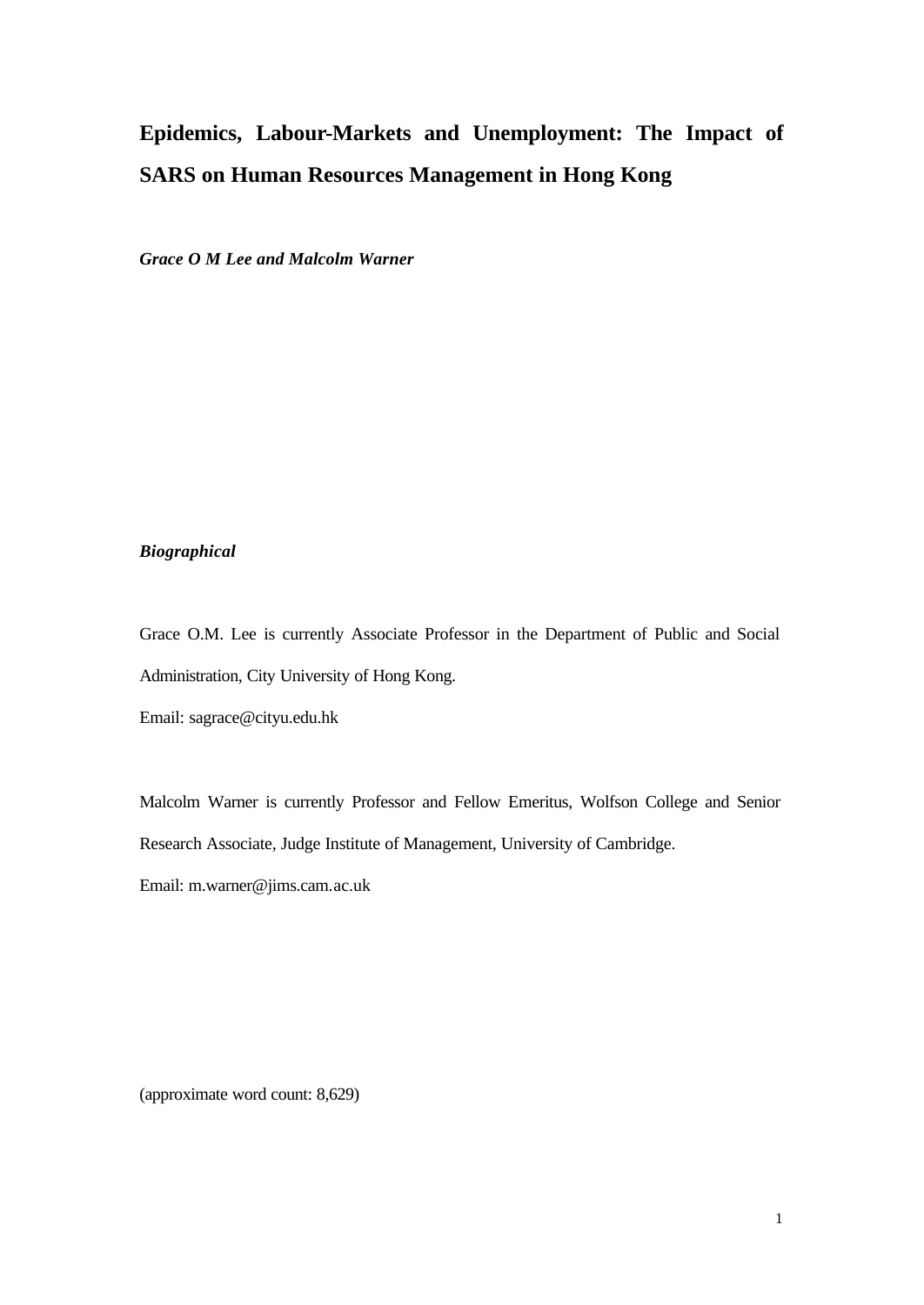#### *Abstract*

*This article examines the links between epidemics and their economic consequences, specifically in terms of their impacts on labour-markets and jobs. To exemplify the above, we examine the effects of SARS (Severe Acute Respiratory Syndrome) on the Hong Kong economy, its labour-market and its level of employment and unemployment. The article hypothesizes that the greatest impact would be on human resource management (HRM) in the service-industries and on particular sub-sectors, such as the hotel sector. It concludes that the dramatic demand and supply 'shocks' significantly affected both the demand for and the supply of labour in the sector, with discernable HRM consequences.* 

#### *Key-Words*

Asian economy, epidemics, employment, Hong Kong, hotel sector, Human Resource Management (HRM), labour-market, People's Republic of China (PRC), Severe Acute Respiratory Syndrome (SARS), service sector, uncertainty, unemployment.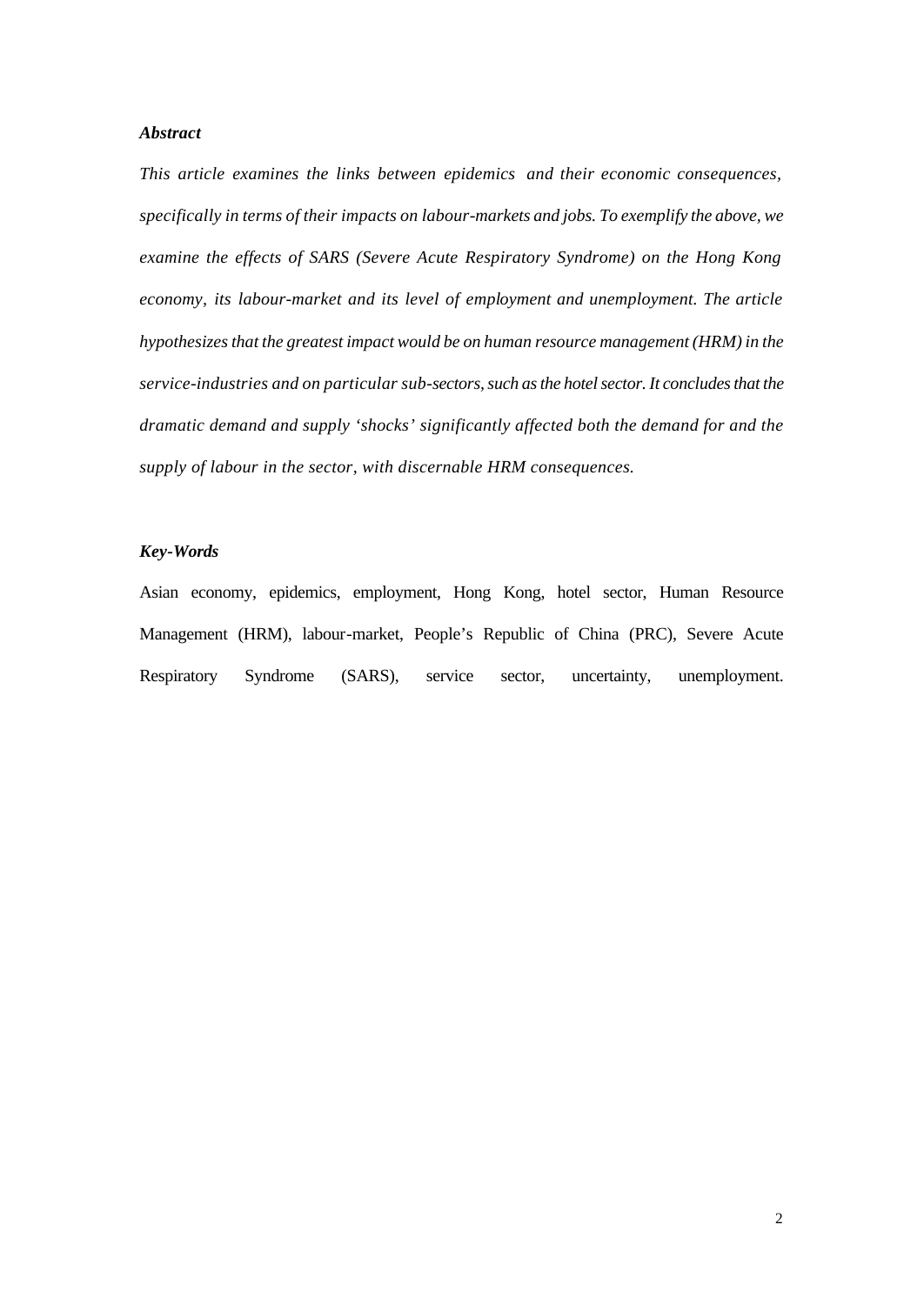#### *Introduction*

Epidemics have clearly had an impact on world history, often with wide economic consequences (Cipolla, 1976). The 'Black Death', involving bubonic plague, that spread across Europe from the fourteenth century onwards, was one of best-known examples, devastating both economies and societies. Some say it originally came from Asia. It killed as many as one-third of the total population of Europe between the years 1346 to 1350, even leading to the persecution of the local Jewish population, who were soon blamed for spreading the disease, by their Christian neighbours (Singer, 1998). One of the 'lessons of history' from past epidemics, like that of outbreaks of cholera and the numerous plagues that blighted medieval Europe (Watts, 1997), was the frequent pattern of 'victimizing and stigmatizing of helpless members of minority groups and the indifference of public officials callous to human suffering' (Briggs, 1961). 'Demonization' as a phenomenon took root in most parts of Europe around this time, as simplistic explanations were sought by the afflicted. Zealous campaigns against witchcraft also characterized the subsequent period.

Hunger and famine went hand in hand with decline in trade. Rising mortality rates affected both the demand for and supply of goods, services and the labour-inputs that went into them, then as now.

The English classical economist Malthus (1766-1834) had studied the major impact of plagues on populations and economies, as checks on demographic growth (Pressman, 1999:29ff). 'Crises' such as plagues led to peaks of mortality that linked population changes and labour supply with key economic variables (Floud and McCloskey, 1994: 60). However, Malthusian gloom was challenged on a number of counts; some economists saw technology as the 'engine of growth' in both agriculture and industry (Cipolla, 1976:136). The most recent severe health disaster last century was the global influenza epidemic after the First

3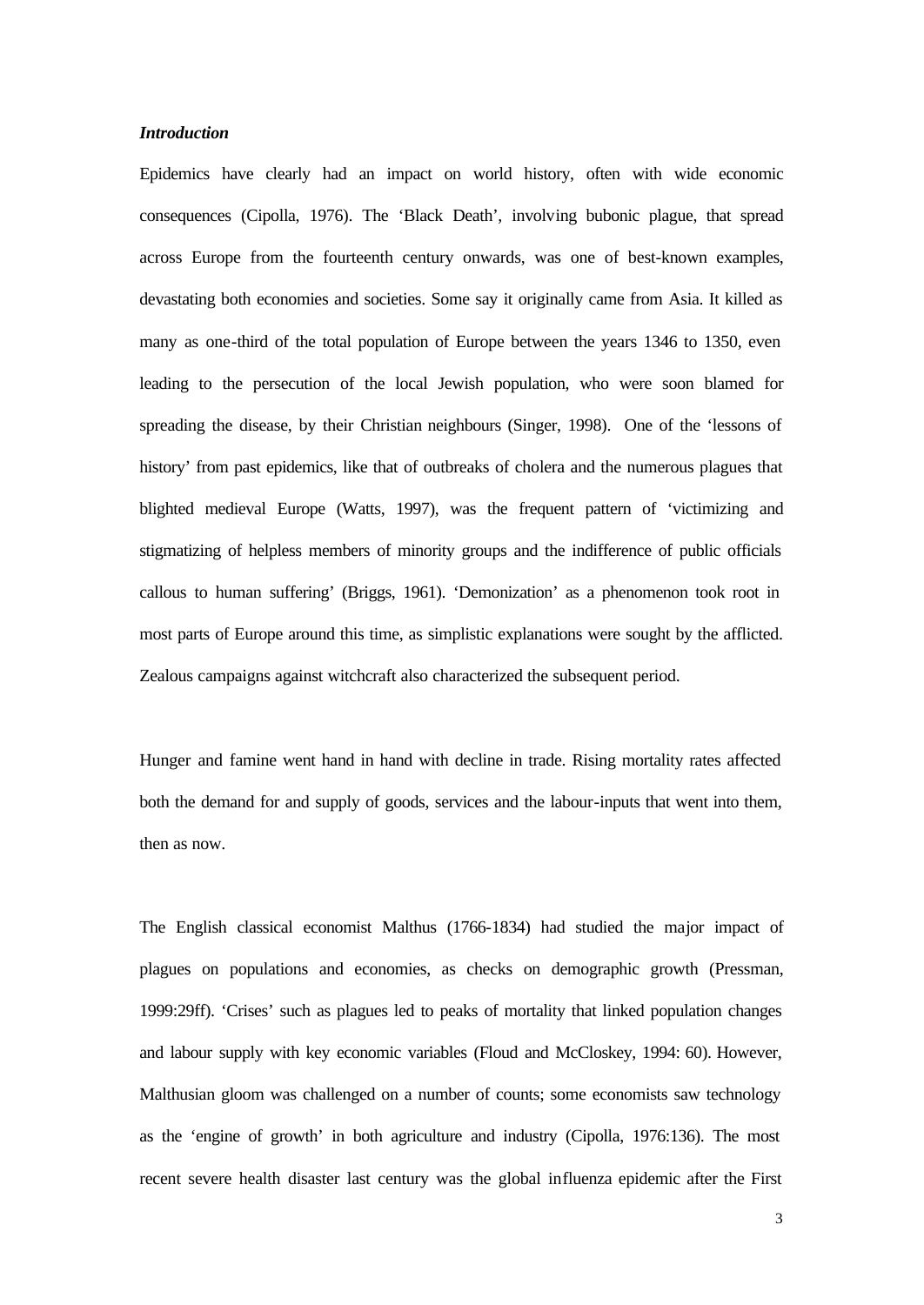World War, the so-called 'Spanish Flu'; it allegedly killed more people than all those who died in armed combat. Such epidemics represent *exogenous*, as well as *endogenous*, 'shocks' that can have far-reaching impacts on economic activity, as well as representing human tragedy.

Not long into the new millennium, a new threat appeared in Asia and was feared to be another replay of the 1918-19 'flu disaster, namely what became known as 'SARS' (namely, Severe Acute Respiratory Syndrome) epidemic of recent time. Although to date this seemed to have ended in July 2003, any complacency would be misplaced as it killed 916 people worldwide, mainly in the People's Republic of China (PRC) and Hong Kong Special Administrative Region (HKSAR), and infected 8,422 others (World Health Organization, 2003). In this instance, however we are looking at a relative short-term phenomenon compared with what economists and economic historians have in the past analyzed over the Braudelian *longue durée*. But it is still early days, although we hope we have seen the last of this specific epidemic. But as Cipolla (1976:130) reminds us speaking of the aftermath of the plagues:- 'The fact is that until the end of the seventeenth century not a year passed without particular cities or entire regions of Europe suffering badly from some epidemic'. As populations grew and became more concentrated in cities, the problems of mass infections grew: we still live in such circumstances, with Hong Kong having the world's highest population density.

This article begins with a brief background on the start of the epidemic and then moves on to briefly discuss the short-term economic impact of SARS on the Asian economies, moving on to a specific examination of the consequences for Hong Kong, its labour-market and one particularly vulnerable sub-sector of its service industry, namely hotels and hospitality from a HRM perspective. Thus, epidemics, mortality and economics are now integrally linked as mass air-travel has become a potentially worldwide transmission-belt in the contemporary,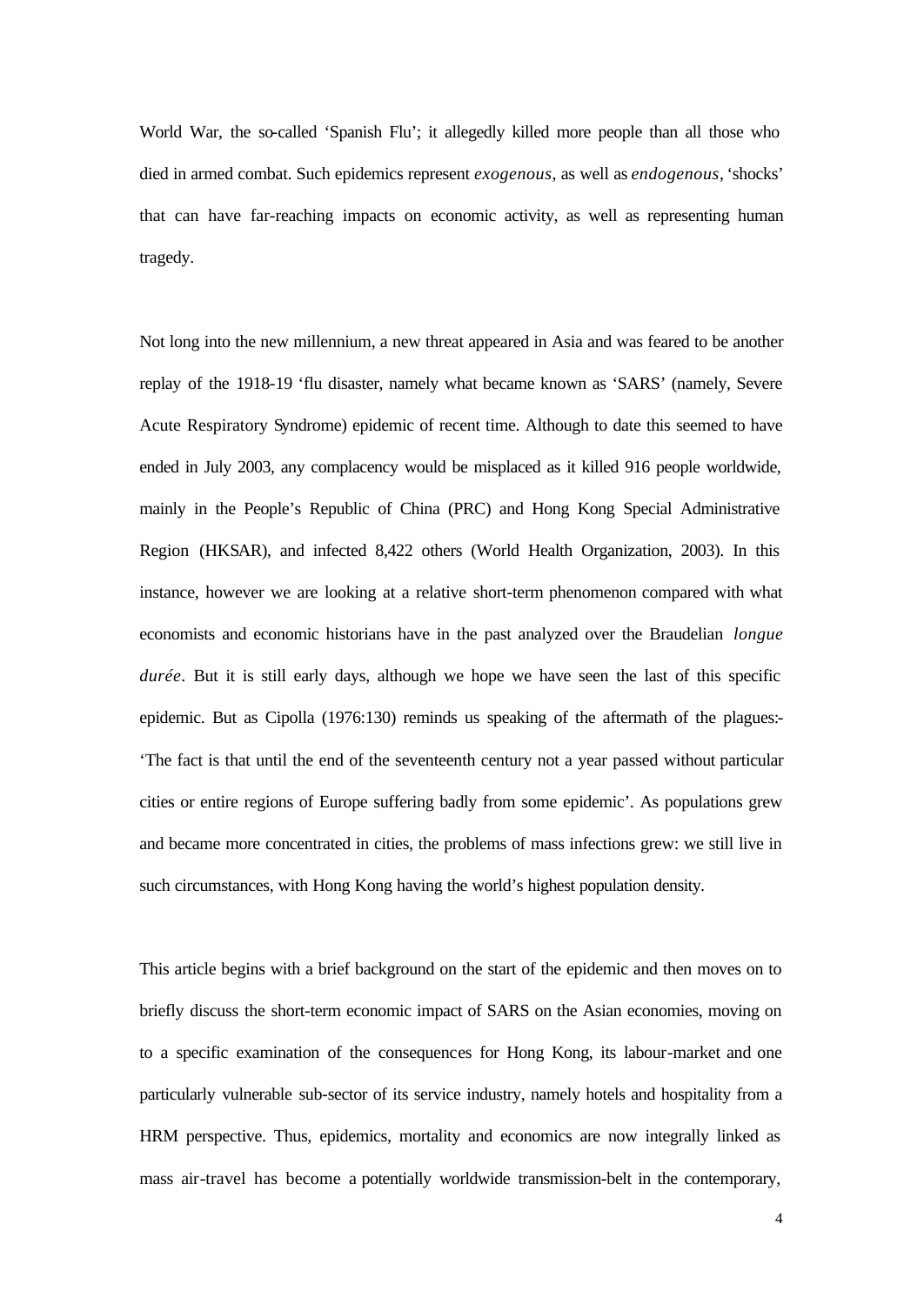globalized world.

Given its relatively low morbidity and mortality, why had the economic impact of SARS appeared to be so devastating? *A priori*, neither an outside observer nor even an economics expert would have predicted such catastrophe in the making in the circumstances. There had been several incidences of new 'flu viruses in Hong Kong in recent years, as well as infections affecting chickens and the like, that had ultimately been contained (Huque and Lee, 2000). Much of the economic impact, it seemed, stemmed from the high degree of uncertainty and fear generated by SARS. It is no exaggeration that panic gripped the region- the coauthors of this article are happily 'living witnesses' of this phenomenon. Everybody in the region wore masks and stocked up masks; pressed the lift buttons with disposable tissue paper; frequently cleaned their homes and public utilities with 1:99 diluted bleach; schools and universities had been closed for weeks. People across Asia had opted to stay at home to reduce the probability of infection. Service exports, in particular tourism-related exports, were very hard-hit.

How could the very 'open' Hong Kong economy (see Chan and So, 2002) accommodate this 'shock' and how long in particular could its hotel industry survive in face of the drastic plunge of average hotel occupancy rates from 83 per cent to 18 per cent, when compared to the same months in 2002? In the face of this fall in demand, we go on in the article to discuss the various *cost-cutting measures* in managing human resources adopted by the Hong Kong hotel industry and then try to analyze their impact.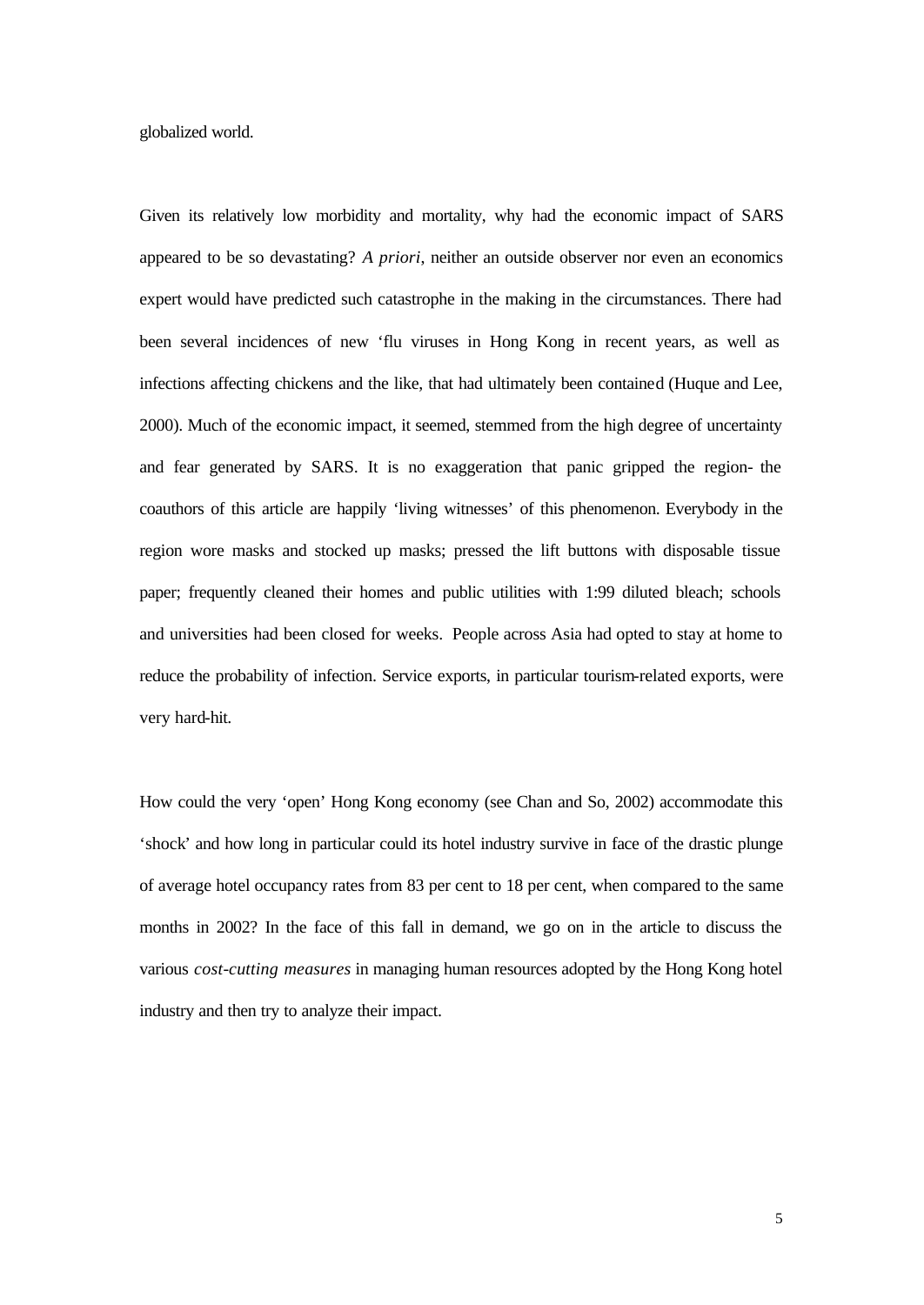#### **Hypotheses**

In order to set out our research, we have formulated the following hypotheses:-

- *(i) The greater the adverse impact of SARS on the Hong Kong economy, the greater will be the negative impact on the service industries and specifically on the hotel sector.*
- *(ii) The greater the adverse impact of SARS on consumer demand in the Hong Kong hotels and hospitality sector, the greater will be the negative impact on the related demand for labour in terms of hotel employees in specific hotel groups in the sector.*
- *(iii) The greater the adverse impact on the demand for labour in the Hong Kong hotel sector, the greater will be the negative impact on the labour-market in terms of layoffs and redundancy among hotel employees in specific hotel groups in the sector.*

#### **Methodology**

In attempting to study the impact of SARS on the Hong Kong economy and specifically on hotel sector employment, we adopted a two-pronged methodology. First, we generated an indepth *information database* on the SARS epidemic, taking into account its economic as well as its HRM implications, by using the internet, library resources and literature search. Second, we carried out on-site empirical field-based research, involving interviewing over forty decision-makers in the Hong Kong economy and its hotel industry, such as government officials, senior managers and union officials in the period just after the epidemic and its aftermath, as contact would have been dangerous when possible infection was feared. We have cited a selection of the interviews but only where they were fully germain to the main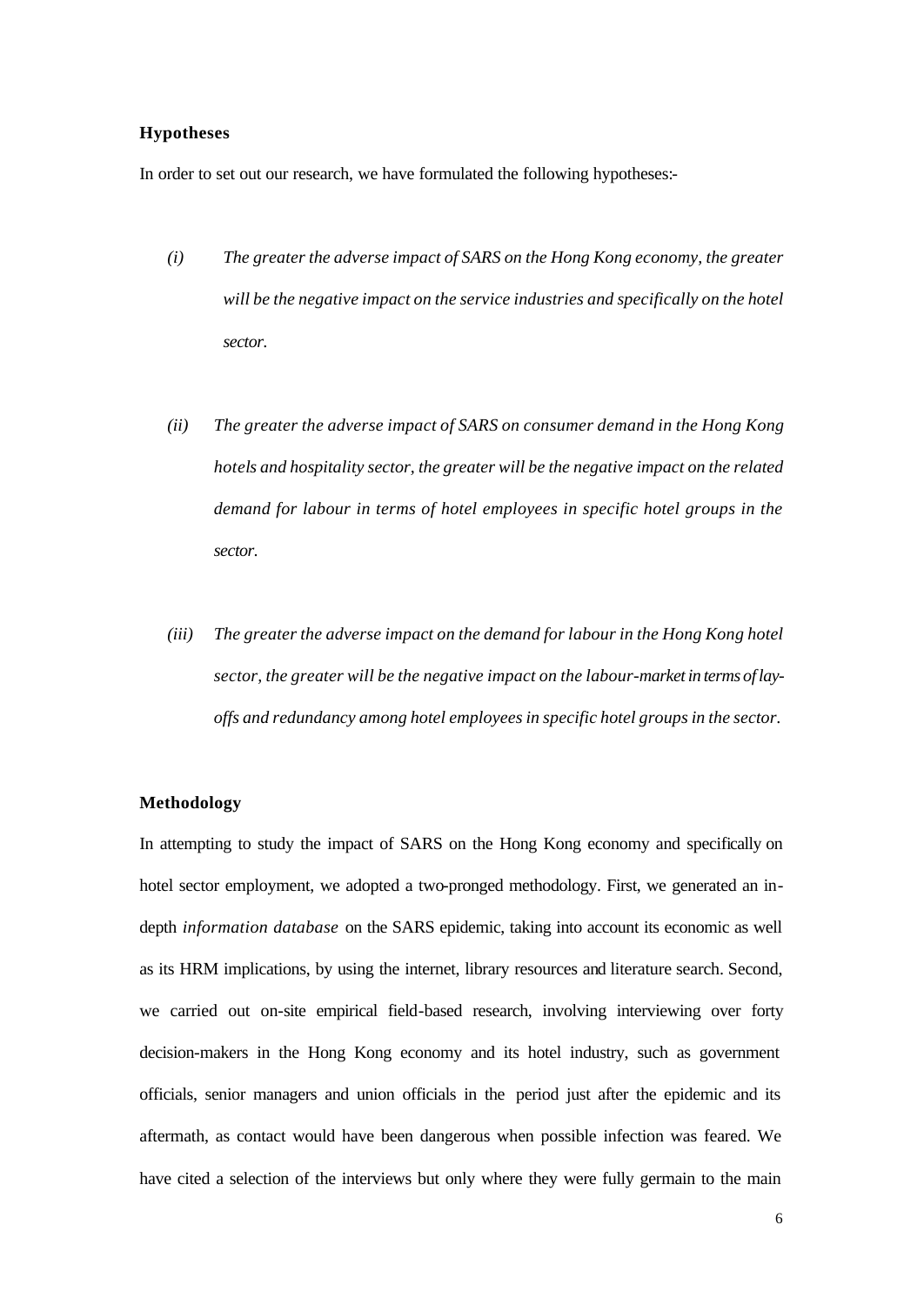concerns of this particular article.

#### **The Origin of SARS**

The first fatal cases of 'atypical pneumonia', as it was first called, probably occurred in Guangdong Province in southern China, just next to Hong Kong, in November 2002. The term SARS (Severe Acute Respiratory Syndrome) appears to have been used for a patient in Hanoi who was visiting Vietnam, who became ill on February 26, 2003, and was evacuated to Hong Kong where he died on March 12. This first case in Hanoi had stayed at a hotel in Kowloon, Hong Kong, at the same time as a 64 year-old doctor who had been treating pneumonia cases in southern China. This doctor stayed at the *Metropole Hotel* and was admitted to hospital on February 22. He died from 'respiratory failure' soon afterwards (Tomlinson and Cockram, 2003). He was the first known case of SARS in Hong Kong and appears to have been the source of infection for most, if not all cases in Hong Kong, as well as the cohorts in Canada, Vietnam, Singapore, USA, (not to mention Ireland) and subsequently Germany and Thailand.

The second major epicentre in Hong Kong, accounting for over 300 cases, has been an apartment complex called '*Amoy Gardens'*. The source has been attributed to a patient with renal failure receiving haemodialysis at the *Prince of Wales Hospital* who stayed with his brother at *Amoy Gardens*. He had acute diarrhea, and infection may have spread to other residents by a leaking sewage-drain, allowing an aerosol of virus-containing material to escape into the narrow light-well between the buildings and spread in rising air-currents (Tomlinson and Cockram, 2003). Sewage also back-flowed into bathroom floor drains in some apartments. Spread to people in nearby building also occurred, probably by person-toperson contact and contamination of public installations.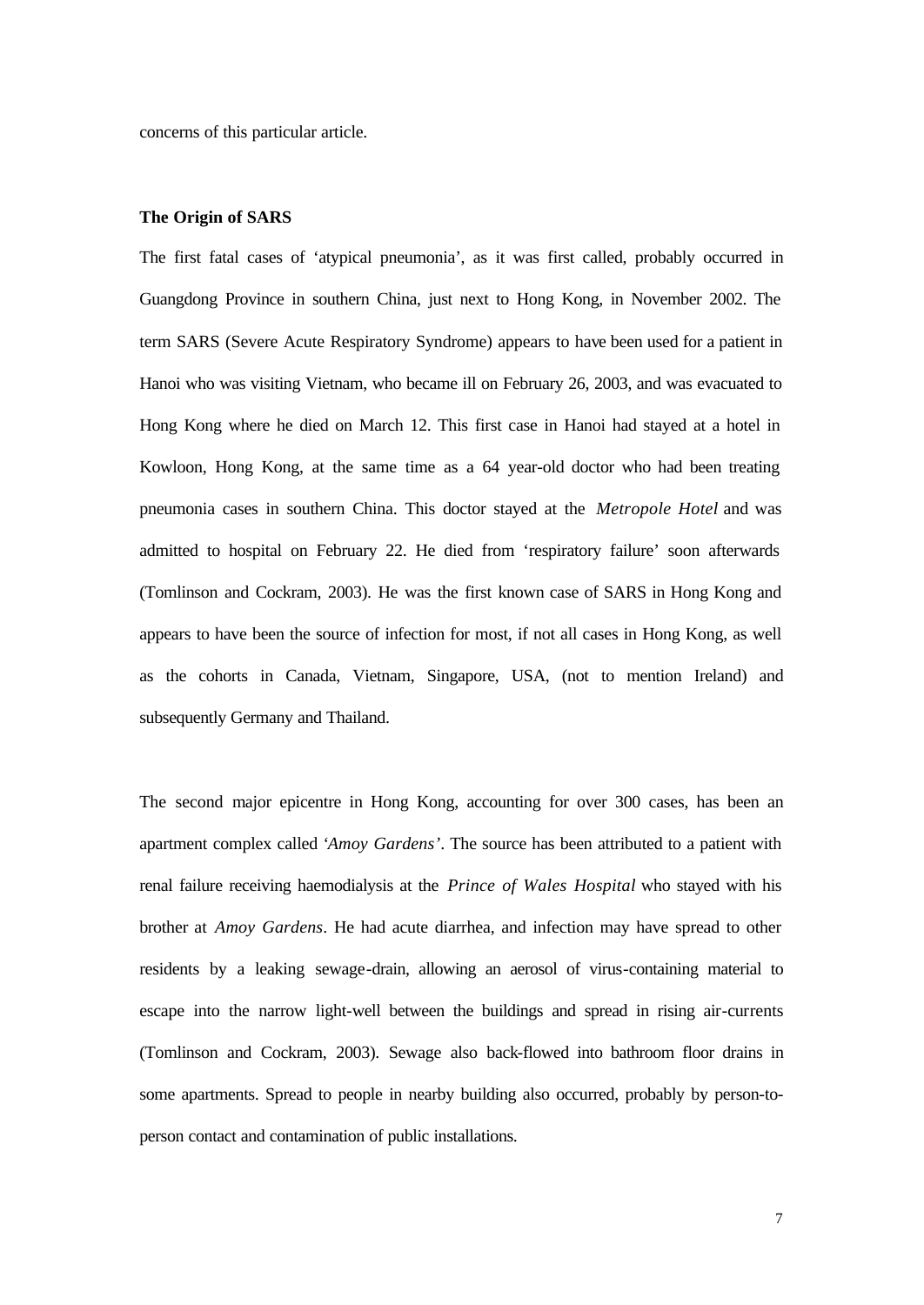While SARS did pose significant medical risks for local populations, it had far greater economic implications on the world economy because of the threat of a potentially devastating, worldwide epidemic, for which there was seemingly no medical cure available.

SARS had allegedly spread in China around the Autumn of 2002 experts claim, in the South of the country, most likely in Guangdong Province, geographically adjacent to Hong Kong. Many hundreds of suspected cases were reported on the mainland, in Beijing and other major cities. The Chinese government at first denied the news but eventually was shamed into adopting a more robust, nationwide and transparent public health policy.

#### **The Economic Impact of SARS on Hong Kong**

A Chief Economist for *World Bank East Asia* estimated that a direct impact effect of SARS would be to reduce East Asian growth by 0.4 to 0.5 per cent of GDP, bringing the estimated cost of SARS in the range of US\$20billion to US\$25 billion, a huge amount<sup>1</sup> (World Bank, 2003). The *Asian Development Bank* (ADB) calculated the likely effect of the disease under different epidemic scenarios, and forecast losses totaling up to US\$20 billion in the four most vulnerable economies, namely China, Hong Kong, South Korea and Taiwan (BBC News, 9 May 2003). In the case of Hong Kong, the ADB predicted that SARS could knock four percentage points off economic growth in 2003, taking it down more or less to zero. Figure 1 shows the drastic decline in the GDP of the SAR in the first and second quarter of 2003 when SARS hit Hong Kong. It was a bad time for any news of this kind to reach Hong Kong, as a downturn in economic activity had already occurred and deflation had begun to appear, with slow but relentless increases in unemployment<sup>2</sup>. The ultimate economic impact of SARS on Hong Kong, let alone China, as well as on the region, has yet to be convincingly assessed.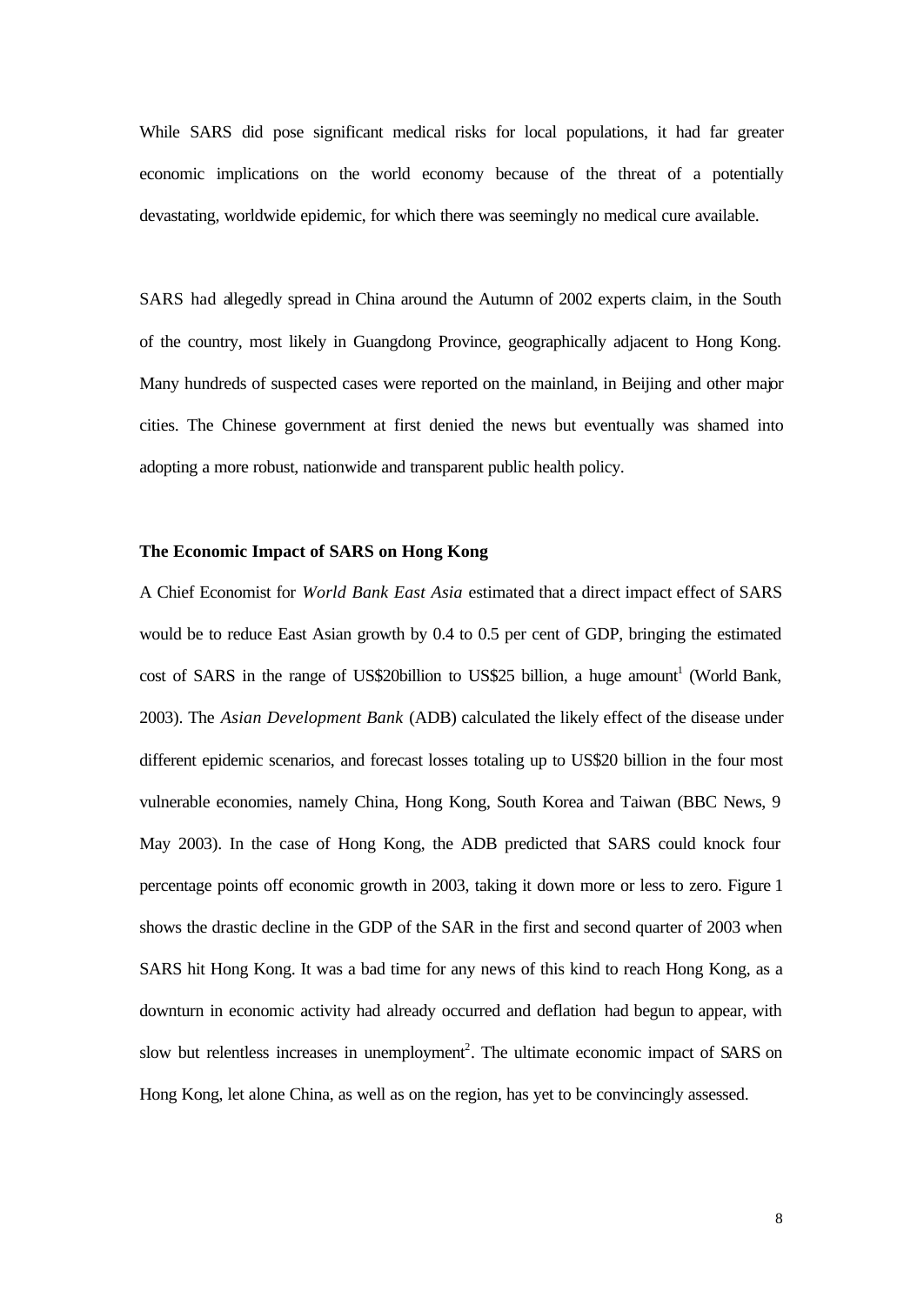#### **Figure 1: Gross Domestic Product (GDP) of the**



#### **Hong Kong Special Administrative Region**

#### Source: Census and Statistics Department, HKSAR government

http://www.info.gov.hk/censtatd/eng/hkstat/fas/nat\_account/gdp/gdp1\_index.html (accessed on 28 November 2003)

There were a number of channels by which the SARS outbreak could affect an economy. We have admittedly simplified the *causal* links in our model but use it at this point to exemplify the main variables we have chosen to highlight in order to present the human resources consequences. One channel was seen as operating through 'supply- shocks'. If the outbreak could not be effectively contained, the work force would be reduced because of illness or precautionary measures to prevent the spread of SARS, thereby disrupting business operations and production (Asian Development Bank, 2003). There was also the risk of a major demand 'shock' as people just stopped shopping and became paralyzed into economic indecision (see Figure 2).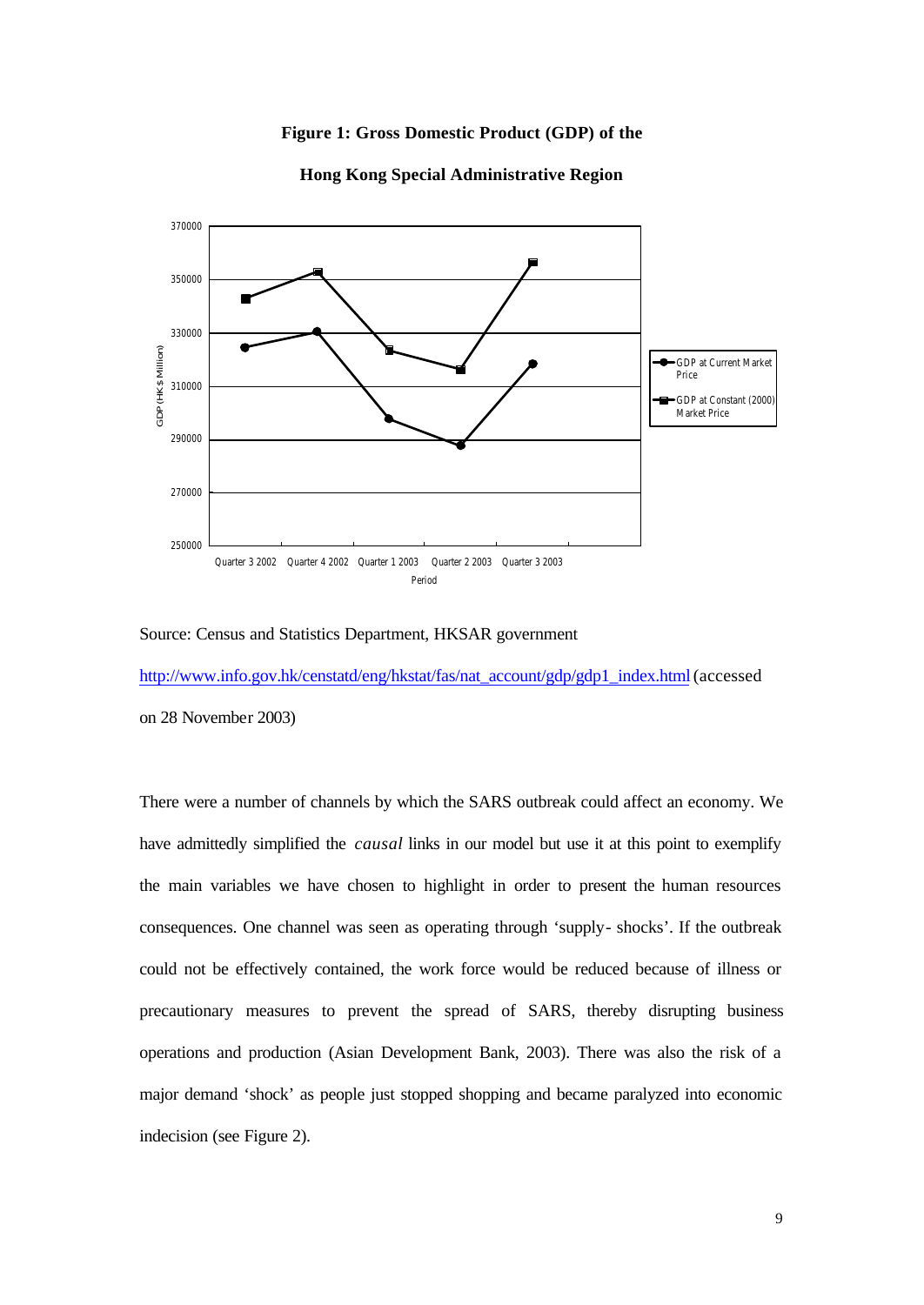**Figure 2: The Economic Impact of SARS**



Why had the economic impact of SARS been so serious, given the relatively low morbidity and mortality? While SARS did pose significant medical risks and had major economic implications, it had exerted a disproportionately large *psychological* impact on people, as we shall see later in more detail. In the short run, economic consequences arose almost wholly from public perceptions and fear of the disease, harking back to accounts of medieval Asia or Europe.

The pronounced impact of SARS may possibly be attributed to the combination of two aspects of information about the illness: the almost costless and rapid transmission of information due to the development of modern mass media and communication technologies in MacLuhan's 'global village'; and perhaps more importantly the lack of sufficient medical information on SARS (Fan, 2003). This stimulus may be conceptualized as inducing a 'demand-shock', particularly on consumption. In locations with a high incidence of SARS, physical movement of people was restricted, either voluntarily or involuntarily, thus potentially reducing consumer spending. SARS thus we surmised mainly affected economic growth by reducing demand (Field interviews, June-July 2003). Consumer confidence did in fact dramatically decline in a number of economies, leading to a significant reduction in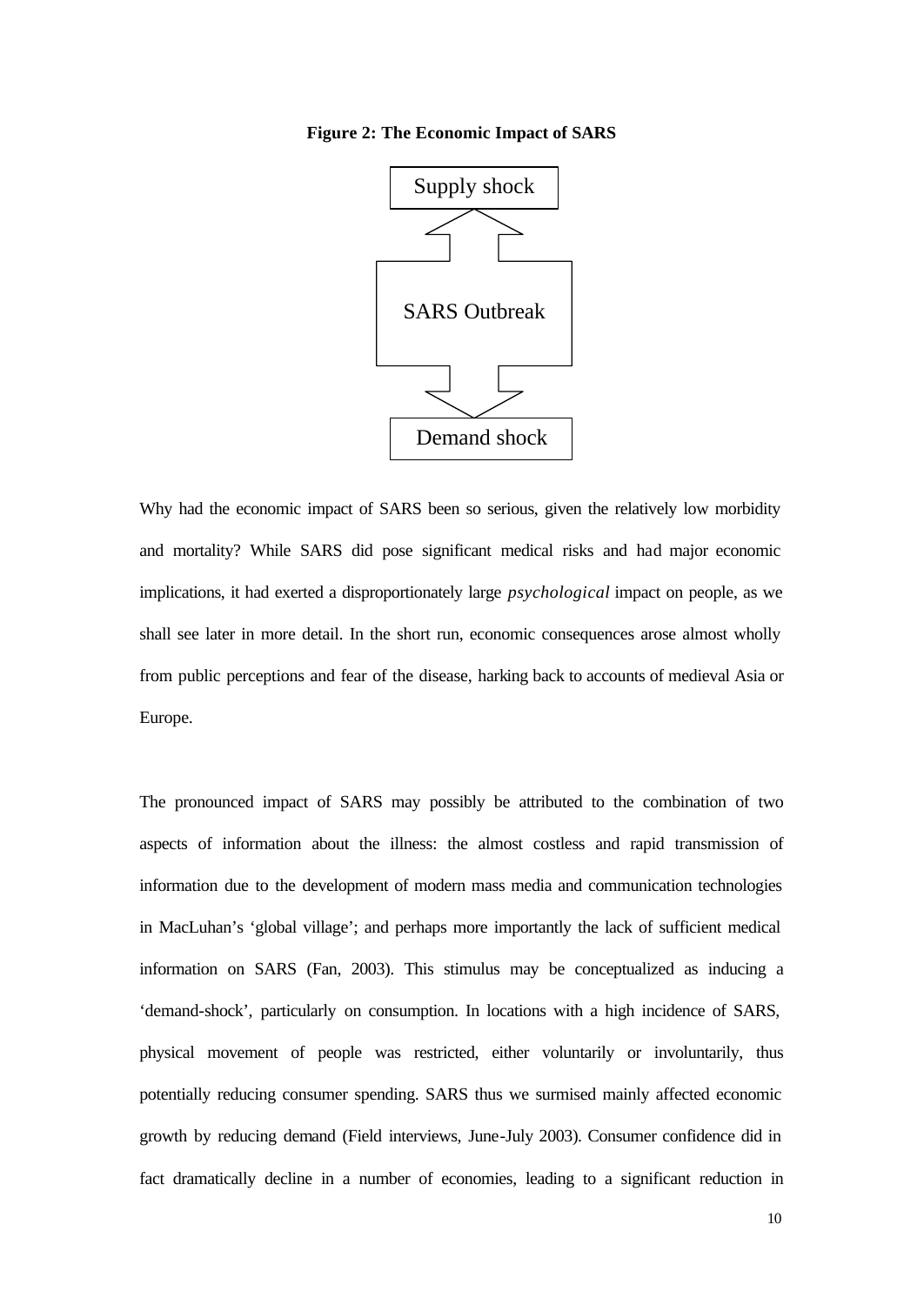private consumption spending. Much of the impact stemmed from the great uncertainty and fear generated by SARS<sup>3</sup>. People had opted to stay at home to reduce the probability of infection. Service exports, in particular tourism-related exports, were to be hard hit. Investment was affected by reduced overall demand, heightened uncertainties, and increased risks. Foreign investment inflow was delayed or reduced in reaction to SARS (Fan, 2003). The possible fall in the demand for labour for the goods and services that people would not be buying, would from the specific focus of this paper, have to be taken into account.

Although SARS had affected every component of aggregate demand, private consumption had particularly borne the brunt of the impact. Services involving face-to-face contact had been dealt a severe blow by the widespread fear of infection through such interactions. Tourism, transportation (particularly airlines), and retailing had been the hardest hit sectors as consumers shunned shops, restaurants, and entertainment venues; and travelers cancelled trips. The chairman of the *Hong Kong Federation of Restaurants and Catering Services* noted that 25 restaurants had been closed within the first two weeks of April 2003, leading to unemployment of over 1,600 restaurant staff and over 16,000 of their members were either on 'no-pay' leave or were forced to accept pay cuts ranging from 10 to 30 per cent (*Wen Huei Pao*, 15 April 2003). Government statistics indicated that the restaurant trade suffered a drop of nine per cent in revenue in the first quarter of 2003 when compared to the same time in 2002 (*Ming Pao*, 17 May 2003). A publicly-listed Chinese restaurant that had 18 outlets closed down seven of its outlets in May 2003, causing around 500 retrenchments (ibid). As a result of the drastic 70 per cent plunge in the number of visitors in April and May when compared to the same months in 2002, the *Ocean Park* theme- park suffered a monthly loss of HK\$15 million to HK\$20 million (*Ming Pao*, 21 May 2003). It was the first time in its 26 years' operation had the *Ocean Park* authorities declared that the Park would be closed every Monday starting from June 2003, until further notice. Furthermore, all of the 600 staff had to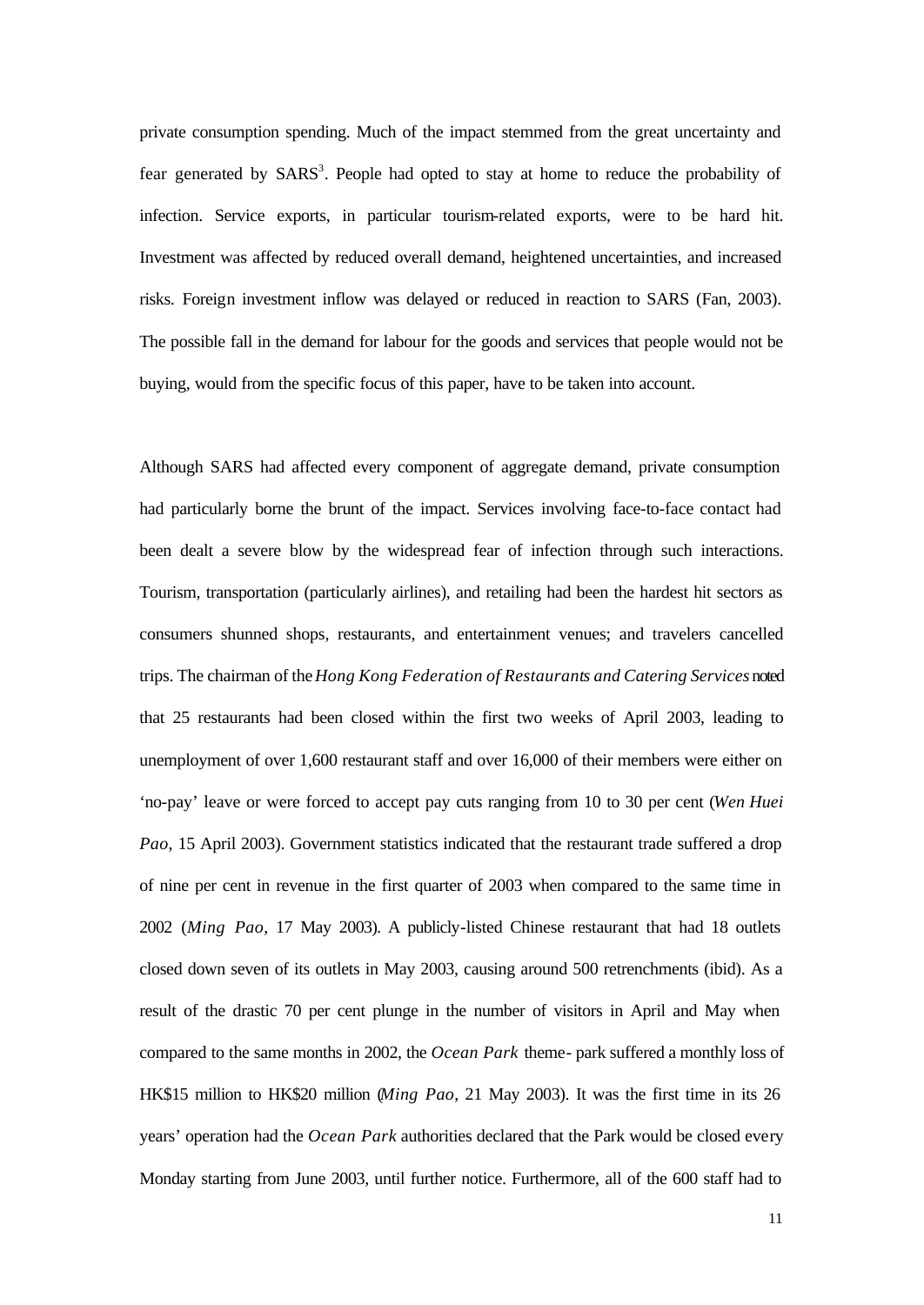take four days' 'no-pay' leave a month (ibid). It was thus very likely that there would be possible linked implications in terms of labour-markets and human resources.

Asian economies are heavily dependent on tourism, which accounts for at least ten per cent of gross domestic product in most of the affected countries. City-states such as Hong Kong and Singapore are heavily dependent on the sort of service industries that demand regular and varied human contact – something many in the region are eager to avoid: these sectors are very labour-intensive. According to the analysis of the *International Labour Organization* (ILO), reduced travel due to new concerns over SARS, combined with the ongoing economic downturn, was set to cut another five million jobs in the battered world tourism sector in 2003 (ILO, 14 May 2003). Hong Kong tour operators reported an 80 per cent plunge in bookings while retail sales had plummeted by about 50 per cent (*Hong Kong Standard*, 15 April 2003). The situation was exacerbated by the travel advice issued by the World Health Organization (WHO) recommending that 'persons travelling to Hong Kong Special Administrative Region and [adjacent] Guangdong Province, China consider postponing all but essential travel' (WHO press release, 12 March 2003). Findings from an impact-assessment study commissioned by the *World Travel and Tourism Council* suggested that SARS would cost a loss of 41,720 jobs in the Hong Kong tourism and travel-related industries, 'chopping HK\$280 billion off the economy' (*Ming Pao*, 17 May 2003). The deputy president of the Council remarked that the impact of SARS on the travel industry was five times more detrimental than the loss caused by September 11, 2001 terrorist attack on the United States of America (ibid).

As visitor-arrivals had dropped, hotel occupancy rates had fallen significantly in Hong Kong, as well as in China and Singapore. An IATA director commented that the Hong Kong airline industry was the hardest hit. According to statistics in April 2003, passenger rates had fallen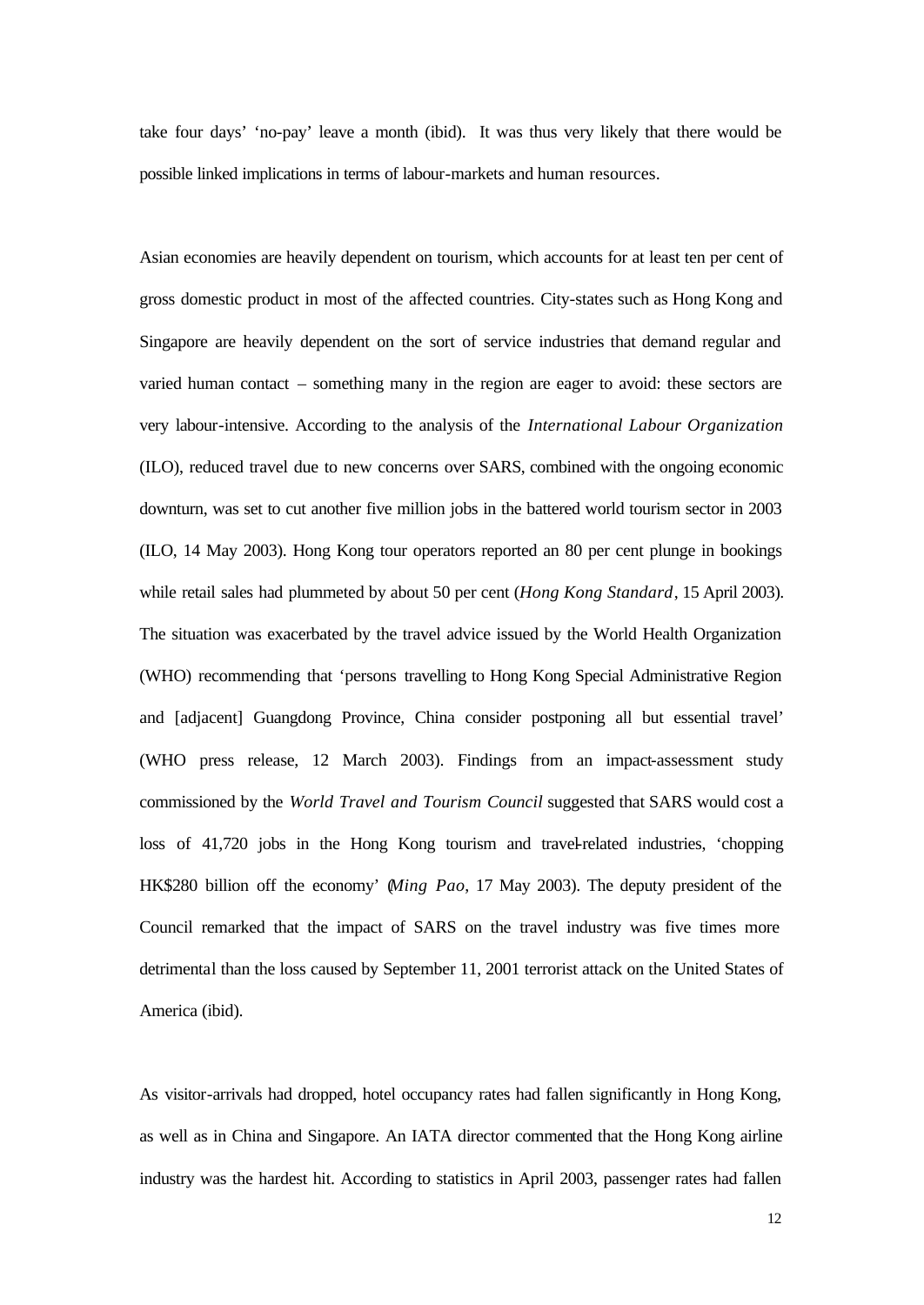by 60 per cent in Hong Kong, as compared to 40 per cent in Seoul and Singapore; 37 per cent in Bangkok, 36 per cent in Kuala Lumpur (*Ming Pao*, 7 May 2003). Airlines such as *Cathay Pacific* had cancelled a large number of flights; over 45 per cent of the flights had been cancelled weekly in April 2003 (*Hong Kong Economic Times*, 1 May 2003) a period when one of the present co-authors was entering and later exiting Hong Kong airport. Ticketing sales of *Cathay Pacific Airways*, which accounted for 40 per cent or more of the company's total revenue, plunged by over 70 per cent in the first two weeks of April from HK\$120 million to HK\$4 million (ibid). The monthly passenger rate had fallen by 80 percent, from one million to a little more than 200,000 compared to the same time last year (*Ming Pao*, 7 May 2003). Business of the airline's caterer was so badly affected that all of its 600 staff had to take 15 days' 'no-pay' leave in the consecutive months of May and June 2003, meaning a 50 per cent pay cut (*Ming Pao*, 10 May 2003). *Cathay Pacific* made a daily loss of 23 million in May. It was in a serious crisis; its cash reserve could only last for 40 days (*Ming Pao*, 7 May 2003). Yet its staff was allegedly 'very supportive' of the company's cost saving strategies<sup>4</sup>. Around 1,170 of its 6,000-strong workforce, including 1,000 flight attendants, 70 pilots and 100 ground staff, were said to have participated voluntarily in the ''no-pay' leave' scheme (ibid).

Hong Kong's seasonally adjusted unemployment rate had increased to 8.7 per cent by May 2003, and the underemployment rate also increased to 4.2 per cent over the same period, mostly reflecting the adverse impact of the spread of SARS since mid-March 2003 (Field interviews, May 2003), compounded by the growing economic slow-down in Asia and indeed worldwide, that had already been taking root even before the SARS virus first appeared (see Table 1). Disentangling these multiple economic trends, is of course, very difficult to do but is clear that SARS seriously aggravated the cyclical factors.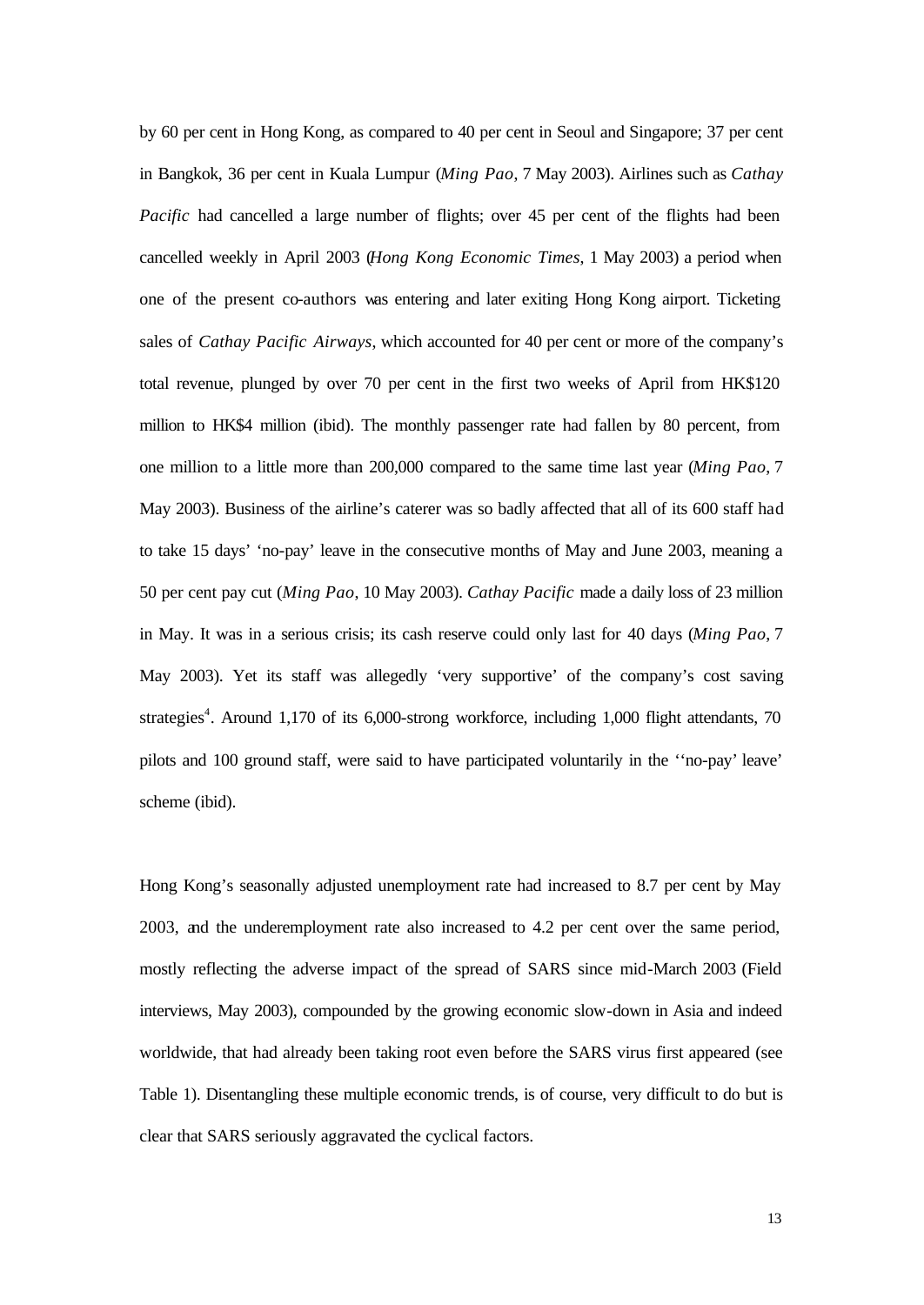|                 |            | Unemployment |               |                 |
|-----------------|------------|--------------|---------------|-----------------|
| Period          | Unemployed | Rate         | Underemployed | Underemployment |
|                 | (000)      | (Seasonally  | (000)         | Rate $(\% )$    |
|                 |            | Adjust $(%)$ |               |                 |
| 1/2003-3/2003   | 259.8      | 7.5          | 100.7         | 2.9             |
| 2/2003-4/2003   | 273.7      | 7.8          | 112.7         | 3.2             |
| 3/2003-5/2003   | 287.3      | 8.3          | 135.0         | 3.8             |
| 4/2003-6/2003   | 300.0      | 8.6          | 151.0         | 4.3             |
| 5/2003-7/2003   | 309.2      | 8.7          | 148.7         | 4.2             |
| 6/2003-8/2003   | 309.4      | 8.6          | 141.0         | 4.0             |
| 7/2003-9/2003   | 297.3      | 8.3          | 126.6         | 3.6             |
| 8/2003-10/2003# | 282.0      | 8.0          | 120.0         | 3.5             |

**Table 1: Statistics on Labour Force, Unemployment and Underemployment**

Note: # Provisional Figure: Estimates are made based on preliminary population estimates,

and are to be revised upon the availability of the revised population estimates one month later.

These figures are subject to further revision upon finalization of all monthly population

estimates for a given year by August of the following year.

Source: Census and Statistics Department, HKSAR government

http://www.info.gov.hk/censtatd/eng/hkstat/fas/labour/ghs/labour1.htm (accessed on

28/11/2003).

While decreases in employment were seen in many major economic sectors, including construction, restaurants and hotels, and manufacturing, there were also increased incidents of employees being temporarily suspended from work or asked to take 'no-pay' (ie unpaid) leave, thereby leading to an increase in underemployment (Census and Statistics Department, 2003).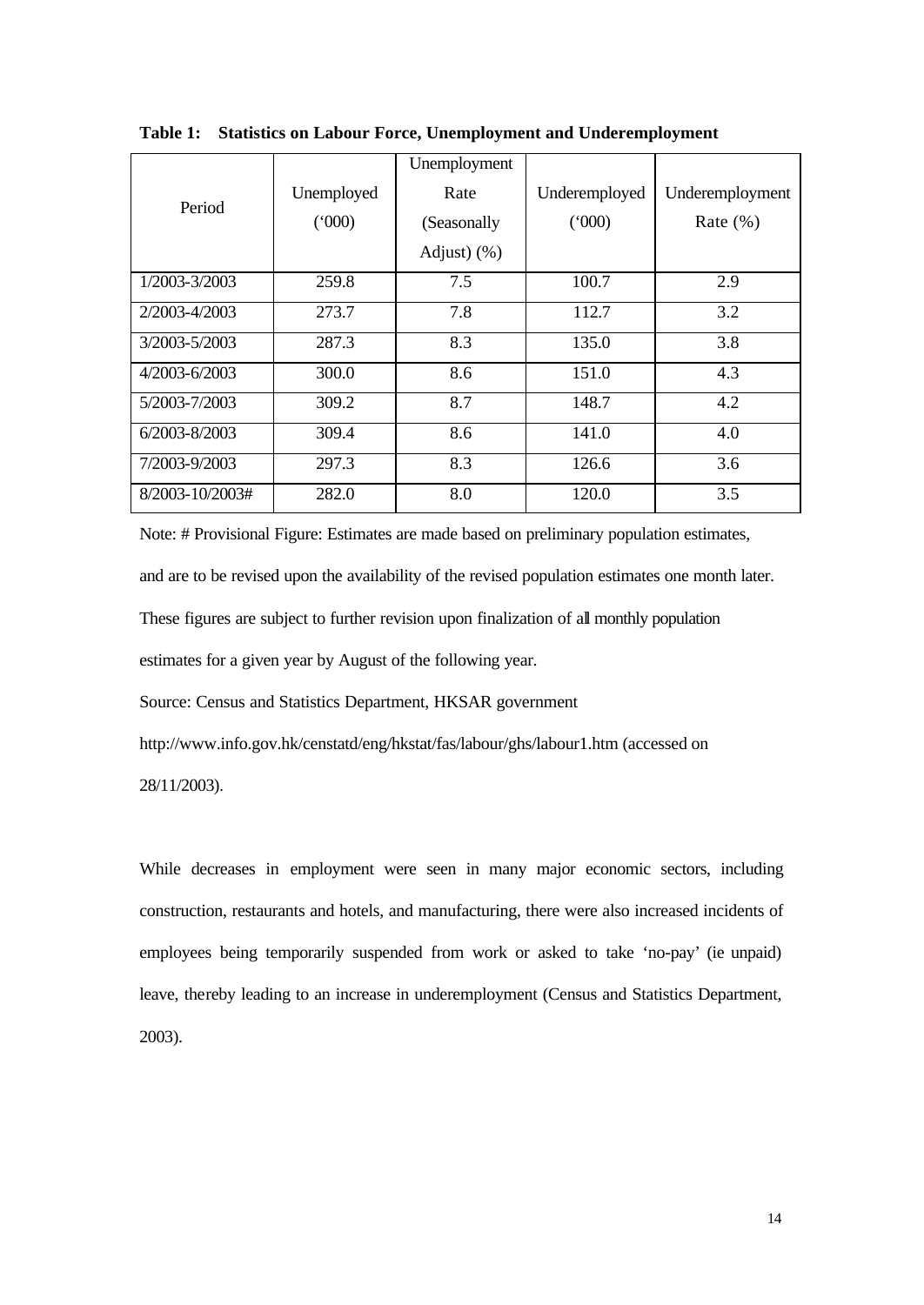#### **The Economic Impact of SARS on the Hong Kong Hotel Industry**

The economic impact of SARS on the Hong Kong hotel industry will now be examined first in terms of the *labour demand* for hotel services as well as their *labour supply* (see Lee and Warner, 2001a; 2001b; 2002: 2004).

Between March and June 2003, many business sectors in Hong Kong had been adversely affected. Starting from the outbreak of SARS and the issue of global advisory warning by the World Health Organization on Hong Kong, businesses related to tourism - including retail, travel agents, restaurants, airlines, hotels - had dropped dramatically. The HKSAR government announced that the number of passenger aircraft had been reduced by no less than 59 per cent in May 2003 (Information Services Department, 13 June 2003). Tourists from all over the world had postponed or cancelled their trips to Hong Kong. The number of visitor arrivals from March 2003 to May 2003 dropped significantly from 1,347,386 to 427,254. The average hotel occupancy rates plunged from 79 per cent to 18 per cent when compared to the same months last year, a dramatic fall to say the least (see Table 2).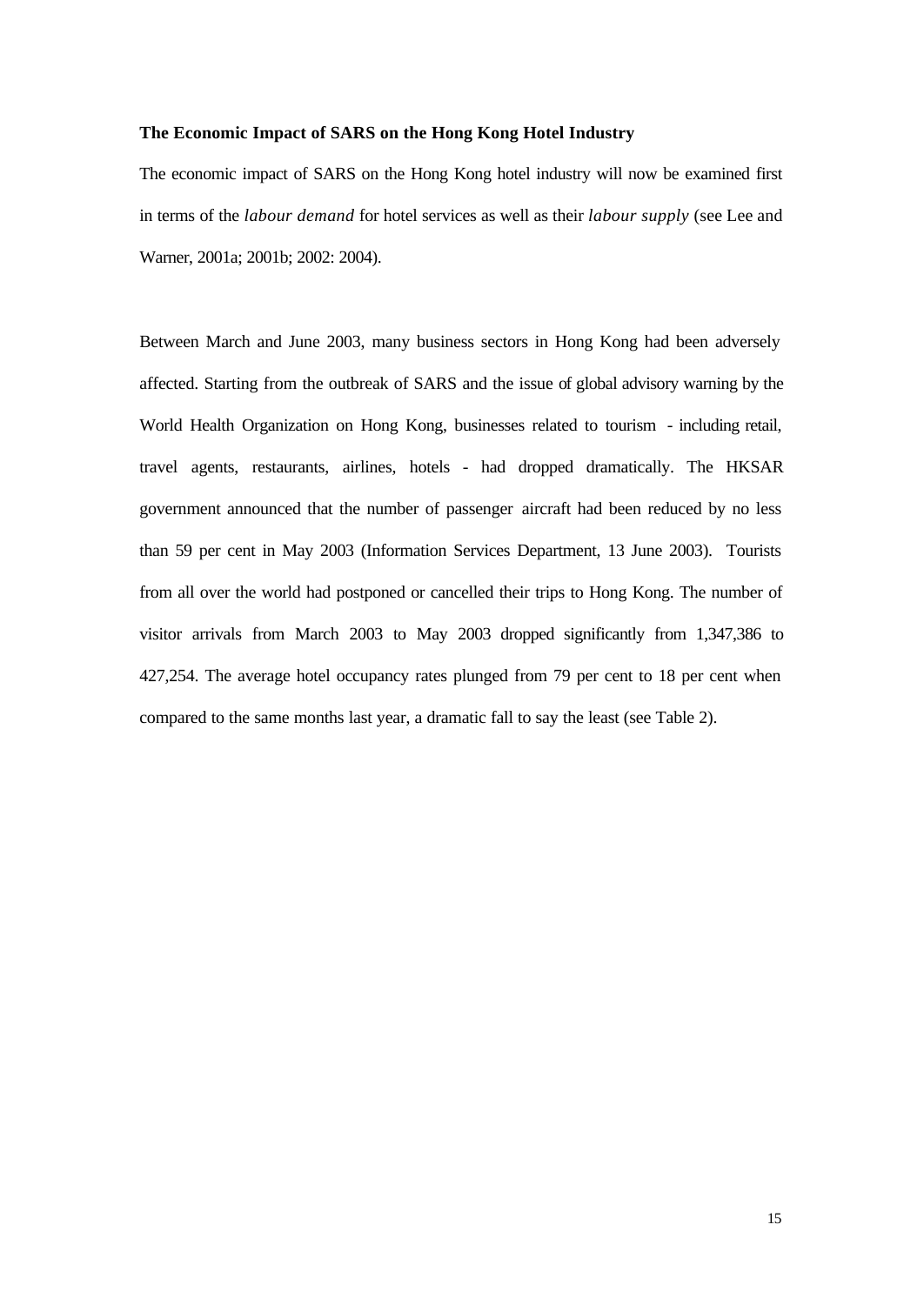| Month            | <b>Visitor Arrivals</b> | <b>Average Hotel Occupancy</b> |
|------------------|-------------------------|--------------------------------|
| June 2002        | 1,174,202               | 79%                            |
| <b>July 2002</b> | 1,368,693               | 82%                            |
| August 2002      | 1,501,078               | 86%                            |
| September 2002   | 1,370,279               | 82%                            |
| October 2002     | 1,584,563               | 85%                            |
| November 2002    | 1,570,192               | 92%                            |
| December 2002    | 1,668,474               | 89%                            |
| January 2003     | 1,545,978               | 82%                            |
| February 2003    | 1,408,139               | 81%                            |
| March 2003       | 1,347,386               | 79%                            |
| April 2003       | 493,666                 | 22%                            |
| May 2003         | 427,254                 | 18%                            |
| <b>June 2003</b> | 725,236                 | 34%                            |
| <b>July 2003</b> | 1,291,828               | 71%                            |
| August 2003      | 1,644,878               | 88%                            |
| September 2003   | 1,478,699               | 82%                            |

**Table 2: Tourism Performance**

Source: Tourism Commission, *Tourism Performance.* 

http://www.info.gov.hk/tc/tourism\_per/index.htm (accessed on 28 November 2003)

The *Hong Kong Hotels Association* announced in April that the hotel occupancy rates of all five-star hotels alarmingly dropped to single digits, comparing to an average of around 80 per cent of the same time last year (see Table 3), and suffered an average daily loss of half a million Hong Kong dollars (*Sing Tao Daily*, 13 April 2003).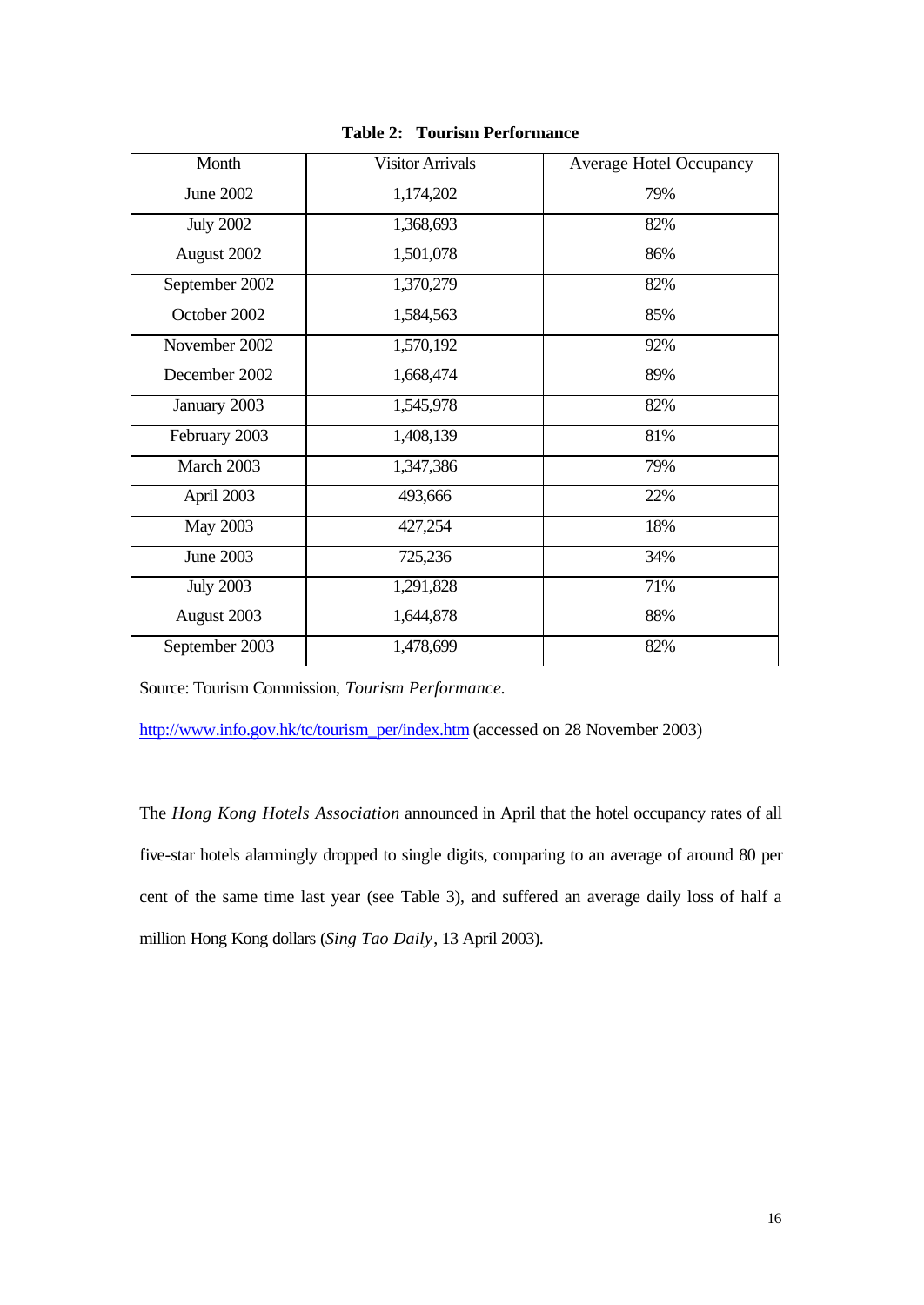#### **Table 3: Hotel Room Occupancy Rate from January to May**

| Month    | All Categories |         |  |
|----------|----------------|---------|--|
|          | 2002(%)        | 2003(%) |  |
| January  | 81             | 82      |  |
| February | 75             | 81      |  |
| March    | 86             | 79      |  |
| April    | 87             | 22      |  |
| May      | 83             | 18      |  |

#### **(2002 and 2003 Compared)**

Note: All categories include the High Tariff A Hotels, High Tariff B Hotels, Medium Tariff Hotels, Tourist Guesthouses.

Source: Hong Kong Tourism Board, (26 June 2003). *May Arrival Figures Hit New Low, But Signs of Recovery Now Starting to Show. Annex II.* Hong Kong: Hong Kong Tourism Board.

To survive in such turbulent environments, hotels in Hong Kong resorted to various measures to cut costs. Figure 3 shows that the unemployment and underemployment rates of the hotel sector climbed steeply, when compared to the overall unemployment and underemployment rates in Hong Kong.<sup>5</sup>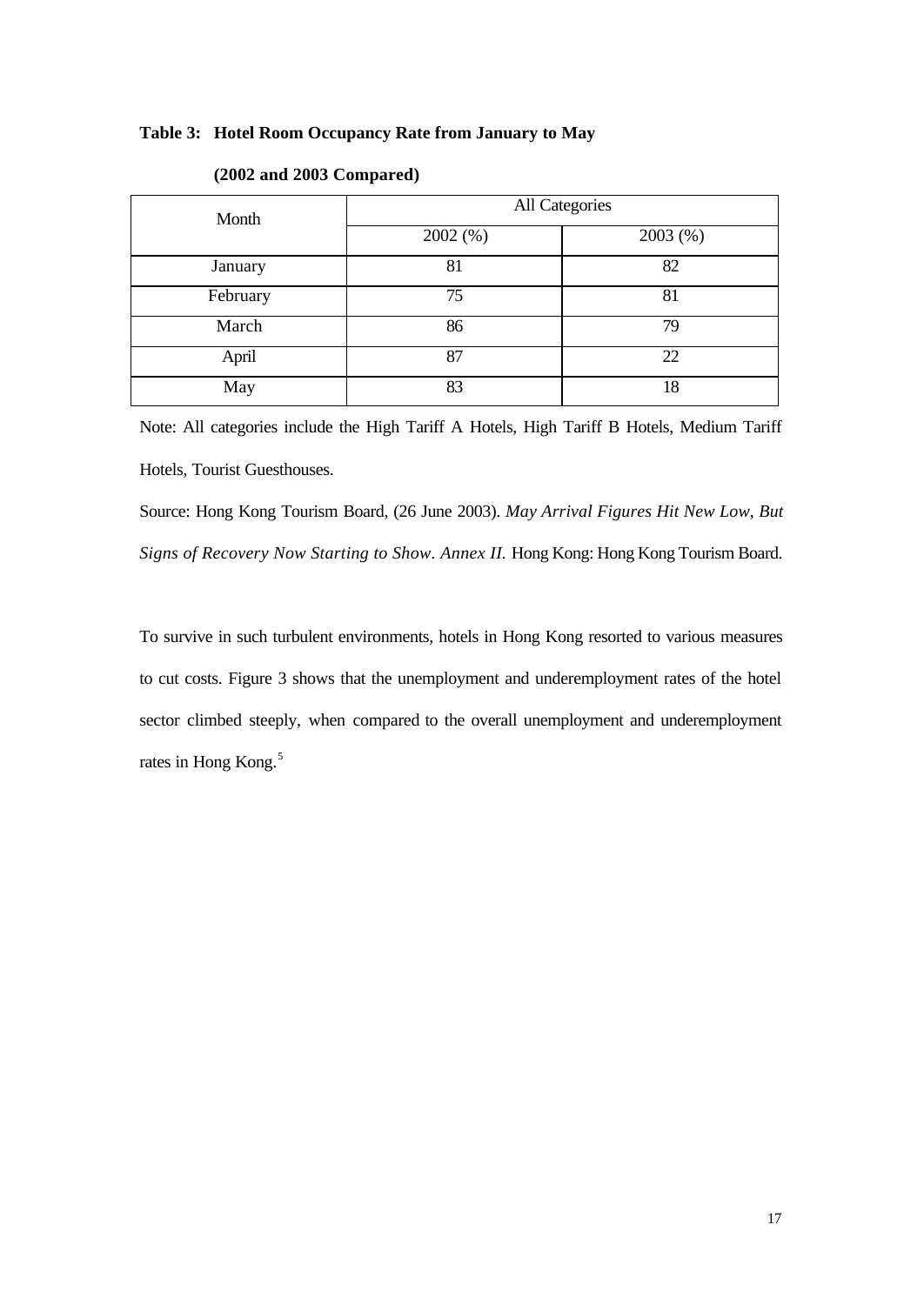#### **Figure 3: Unemployment Rate and Underemployment Rate of the Hong Kong Special**



**Administrative Region (1-3/2003 to 5-7/2003)**

http://www.info.gov.hk/censtatd/eng/hkstat/fas/labour/ghs/labour1\_index.html (accessed 28

Nov 2003)

#### **The HRM Impact of SARS in the Hong Kong Hotel Industry**

We now go on to discuss the HRM implications of the changing labour demand and labour

supply consequences noted above (see Figure 4).

Source: Census and Statistics Department, HKSAR government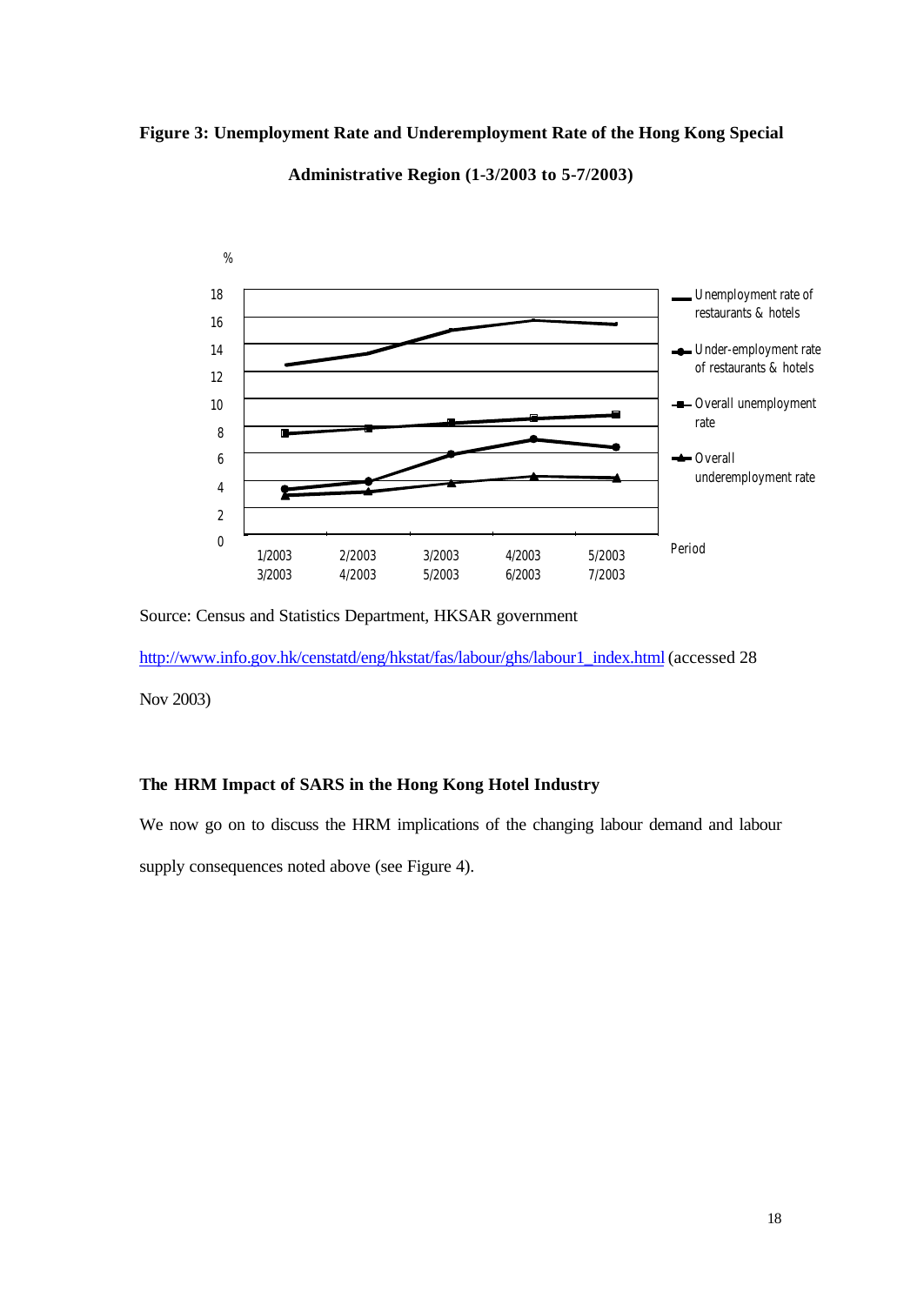#### **Figure 4: Cost-cutting Measures Adopted by the Hong Kong Hotel Industry**



In one prominent example, the five-star *Hyatt Regency* hotel dismissed 130 staff - 22 per cent of its total establishment - positions ranging from front line staff to managerial level. The principle of 'last in, first out' was adopted in making retrenchment decisions. Most of the dismissed staff was not eligible for redundancy compensation, as they had worked in the hotel for less than two years. The rest of 470 staff had to take ten days' 'no-pay' leave per month (*Ming Pao*, 15 May 2003). Hotels throughout the region took tough human resource decisions, with many introducing 'no-pay' leave that ranged from 20 to 48 per cent of the working month (Keith, 2003). But senior staff was still expected to continue to work the 'hours required', which effectively made the unpaid leave an ill-disguised pay cut (Field interviews, June-July 2003). The *Report of Weekly Consultations on Effect of SARS on Business* revealed that employment in the hotel industry dropped by 2.4 per cent in late April 2003, and the percentage rose to 7.1 per cent in early August 2003. The average percentage of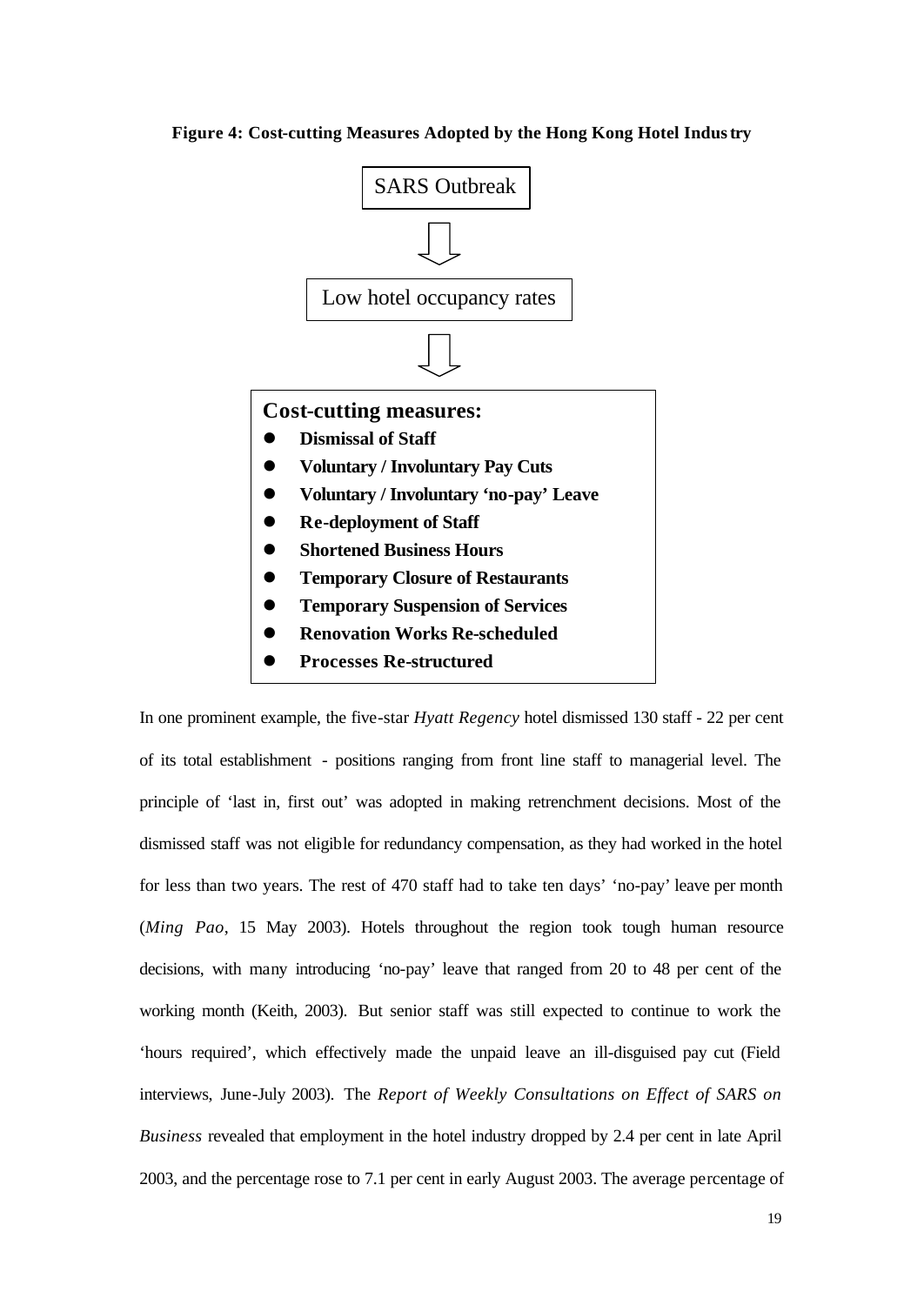hotel employees who had to take 'no-pay' leave also rose from 79.3 per cent to 88.9 per cent from early to late June 2003 (see Table 4).

### **Table 4: Weekly Average Percentage Change in Current Employment of Hotels as Compared with the Normal Situation and 'no-pay' Leave Arrangements of Hotel Staff**

| Week Ended | Change in  | Current 'no-pay' Leave Arrangements |                |                   |
|------------|------------|-------------------------------------|----------------|-------------------|
|            | Current    | Proportion in                       | % of staff     | Average % of      |
|            | Employment | the sector $(\%)$                   | involved in    | staff with 'no-   |
|            |            |                                     | hotel groups   | pay' leave in the |
|            |            |                                     | concerned      | sector            |
| 26/4/2003  | $-2.4$     |                                     |                |                   |
| 3/5/2003   | $-2.6$     |                                     |                |                   |
| 10/5/2003  | $-2.8$     |                                     | Not applicable |                   |
| 17/5/2003  | $-2.7$     |                                     |                |                   |
| 24/5/2003  | $-5.6$     |                                     |                |                   |
| 31/5/2003  | $-4.3$     |                                     |                |                   |
| 7/6/2003   | $-6.9$     | 100.0                               | 79.3           | 79.3              |
| 14/6/2003  | $-6.6$     | 100.0                               | 85.0           | 85.0              |
| 21/6/2003  | $-6.8$     | 100.0                               | 89.0           | 89.0              |
| 28/6/2003  | $-5.9$     | 100.0                               | 88.9           | 88.9              |
| 5/7/2003   | $-6.6$     | 91.7                                | 90.2           | 82.7              |
| 12/7/2003  | $-6.0$     | 90.5                                | 88.6           | 80.1              |
| 19/7/2003  | $-7.0$     | 80.0                                | 89.2           | 71.3              |
| 26/7/2003  | $-7.2$     | 70.8                                | 87.2           | 61.8              |
| 2/8/2003   | $-7.1$     | 62.5                                | 85.8           | $\overline{53.6}$ |
| 16/8/2003  | $-5.8$     | 30.4                                | 78.6           | 23.9              |
| 30/8/2003  | $-4.6$     | 12.5                                | 80.0           | 10.0              |

Source: Economic Analysis Division of Financial Services and the Treasury Bureau and Census and Statistics Department, *Report of Weekly Consultations on Effect of SARS on Business*. http://www.info.gov.hk/censtatd/eng/interest/sars/sars\_index.html (accessed on 28 November 2003).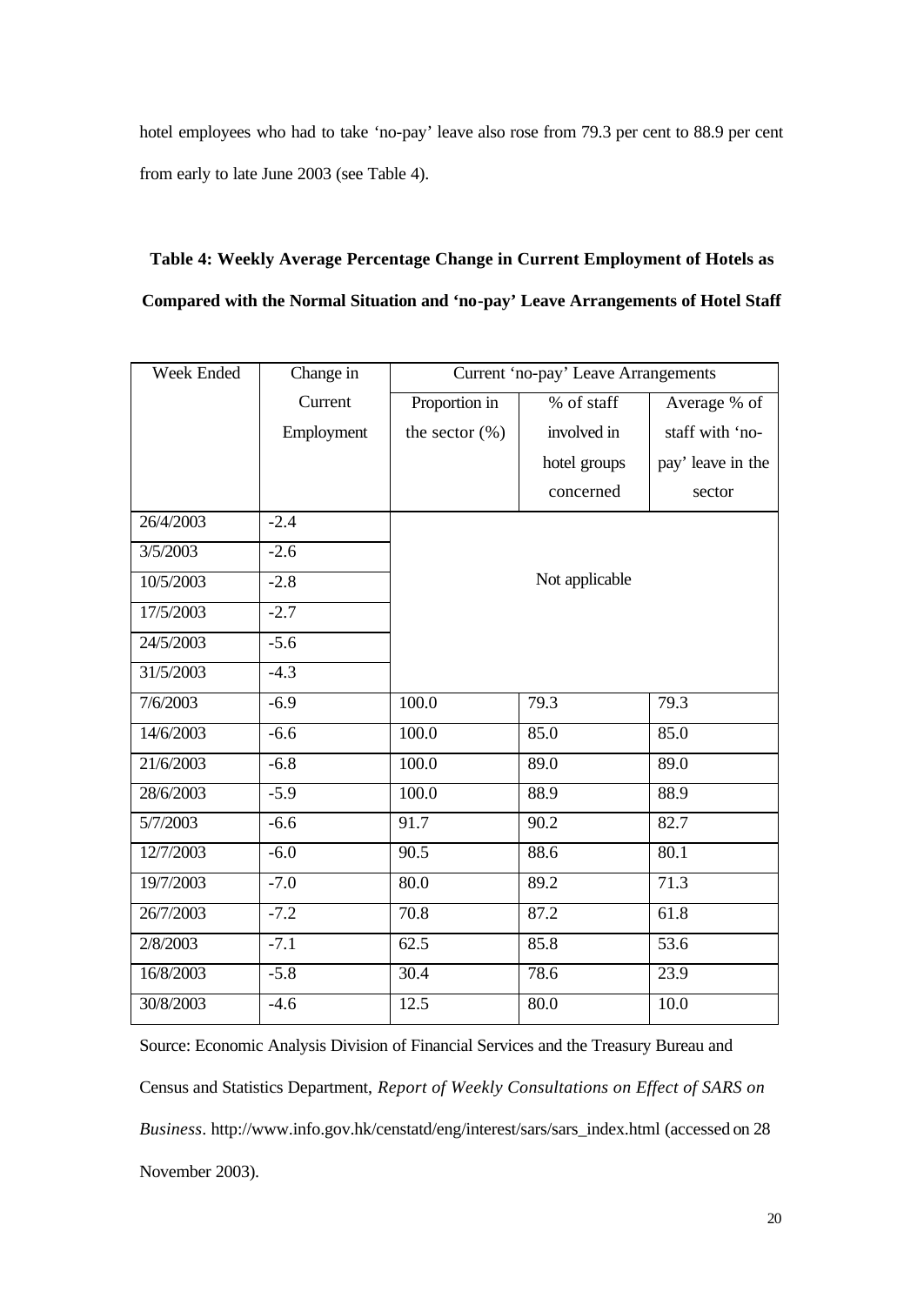Table 5 shows the human resource arrangements of major hotels in Hong Kong.

| <b>Hyatt Regency</b> | Sacked 130 staff. Other 470 staff took 10 days 'no-pay' leave per     |  |
|----------------------|-----------------------------------------------------------------------|--|
|                      | month.                                                                |  |
| <b>Grand Hyatt</b>   | Closed some floors. All staff on 'no-pay' leave.                      |  |
| Regal Hotel Group    | All employees of its 5 hotels took 8 days 'no-pay' leave per month.   |  |
| <b>Marriott</b>      | Voluntary 'no-pay' leave. CEO took one month off as a showcase.       |  |
| Excelsior            | All staff on 'no-pay' leave (days not disclosed).                     |  |
| Peninsula            | 'no-pay' leave of 2 days per month since April 2003.                  |  |
| Island Shangri La    | Voluntary 'no-pay' leave of 2 to 8 days per month since April 2003.   |  |
| <b>Great Eagle</b>   | All of 800 staff took 'no-pay' leave of $1 - 5$ days in April and May |  |
|                      | 2003.                                                                 |  |

**Table 5: Human Resources Arrangements of Major Hotels in Hong Kong**

Source: *Ming Pao*, 15 May 2003.

Other cost-cutting measures adopted by hotels in Hong Kong included: temporary closure of restaurants, shortened business hours, redeployment of staff, rescheduling of renovations and restructuring of kitchens (Field interview, August 2003). The *Grand Hyatt* temporarily closed three of its restaurants and bars, and staff who were affected were redeployed (*Sing Tao Daily*, 13 April 2003). The prestigious *Mandarin Oriental* temporarily suspended its breakfast buffet, and shortened the business hours of the café by two hours to an hour before midnight.

Although no staff had been laid off in the equally famous *Peninsula Hotel*, employees were told to clear annual leave almost immediately, while some were deployed to other department – including engineering to paint guest rooms (Shellum, 2003). According to the executive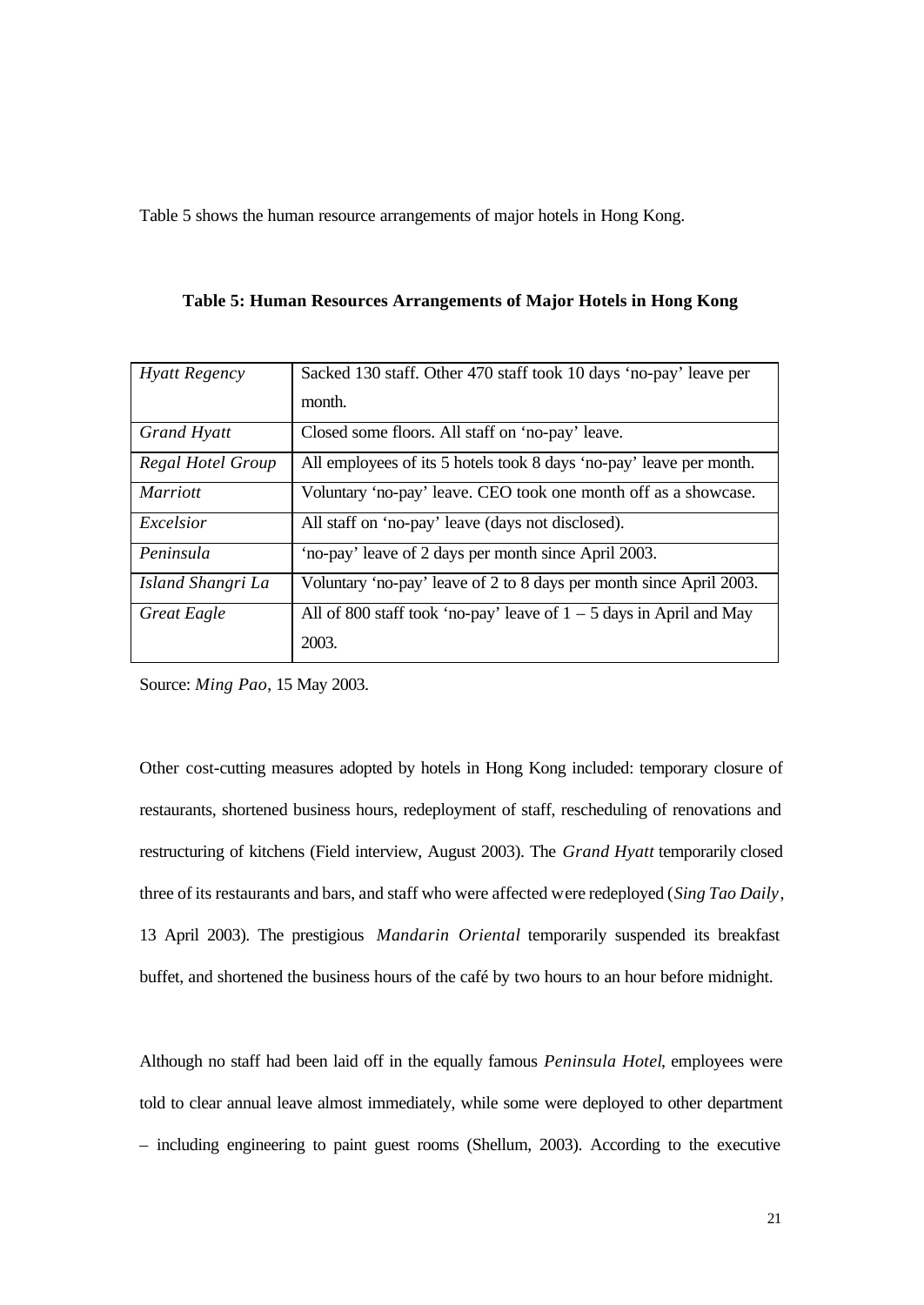chef of the *Peninsula* who had worked in the hotel for 16 years, the staff did not mind 'as long as they keep their jobs'. The eight kitchens were combined into 'one big unit' where everyone did everything. The chef was quoted to inform that '[p]reviously, each kitchen needed a certain amount of people just to switch on the lights in the morning' (ibid). Planned renovations of a Swiss restaurant were brought forward. The Verandah kitchen was closed and certain menus combined. The room-service kitchen was moved to the lobby, which allowed 24-hour operation with minimum manning. Because of the drastic cut in demand, contracts with food suppliers had to be re-negotiated to cut down supplies immediately. With the introduction of unprecedented discounts and local packages, the *Peninsula's* restaurants are starting to fill again. According to the executive chef, the positive aspects of the SARS crisis are twofold: that hygiene awareness has been put into the forefront of people's minds, and the crisis has brought his whole team together (ibid).

With the SARS epidemic over, tourists are beginning to return to Hong Kong, especially from mainland China. There has been a significant increase in hotel occupancy rates since tourists from certain cities in Guangdong province were allowed to apply for individual tourist visas in July. Beijing and Shanghai were added to the list in September. However, hotel occupancy rates in Hong Kong were still below levels seen before the SARS outbreak in the second quarter of 2003. The chairman of the *Hong Kong Hotels Association* expected the average hotel occupancy rate to reach around 70 per cent, compared with 81 per cent last year, and hotel room rates to fall about ten to 15 per cent in 2003 compared to the previous year (*Dow Jones Business News*, 9 September 2003).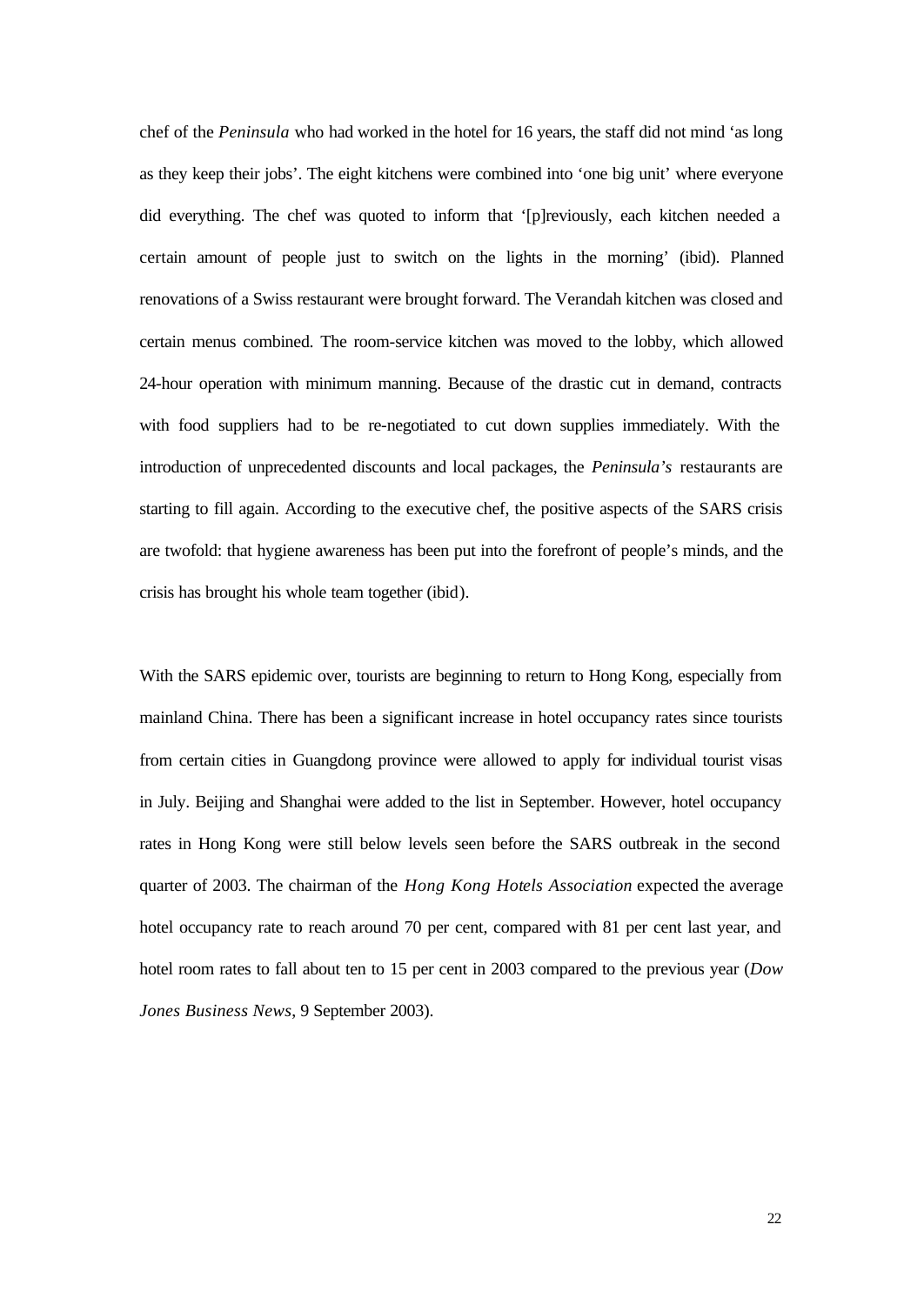#### **Discussion**

We now turn to a discussion and evaluation of the economic and HRM impact of SARS on Hong Kong and its hotel sector.

We will discuss the evidence we have collected in terms of the set of hypotheses we adumbrated earlier. Taking each hypothesis in turn, we can see

*(i) The greater the adverse impact of SARS on the Hong Kong economy, the greater will be the negative impact on the service industries and specifically on the hotels sector.*

Figure 5 shows the negative relationship between the number of SARS cases and the number of tourist arrivals in Hong Kong. The higher the number of confirmed SARS cases in Hong Kong, the steeper the drop in the number of tourists.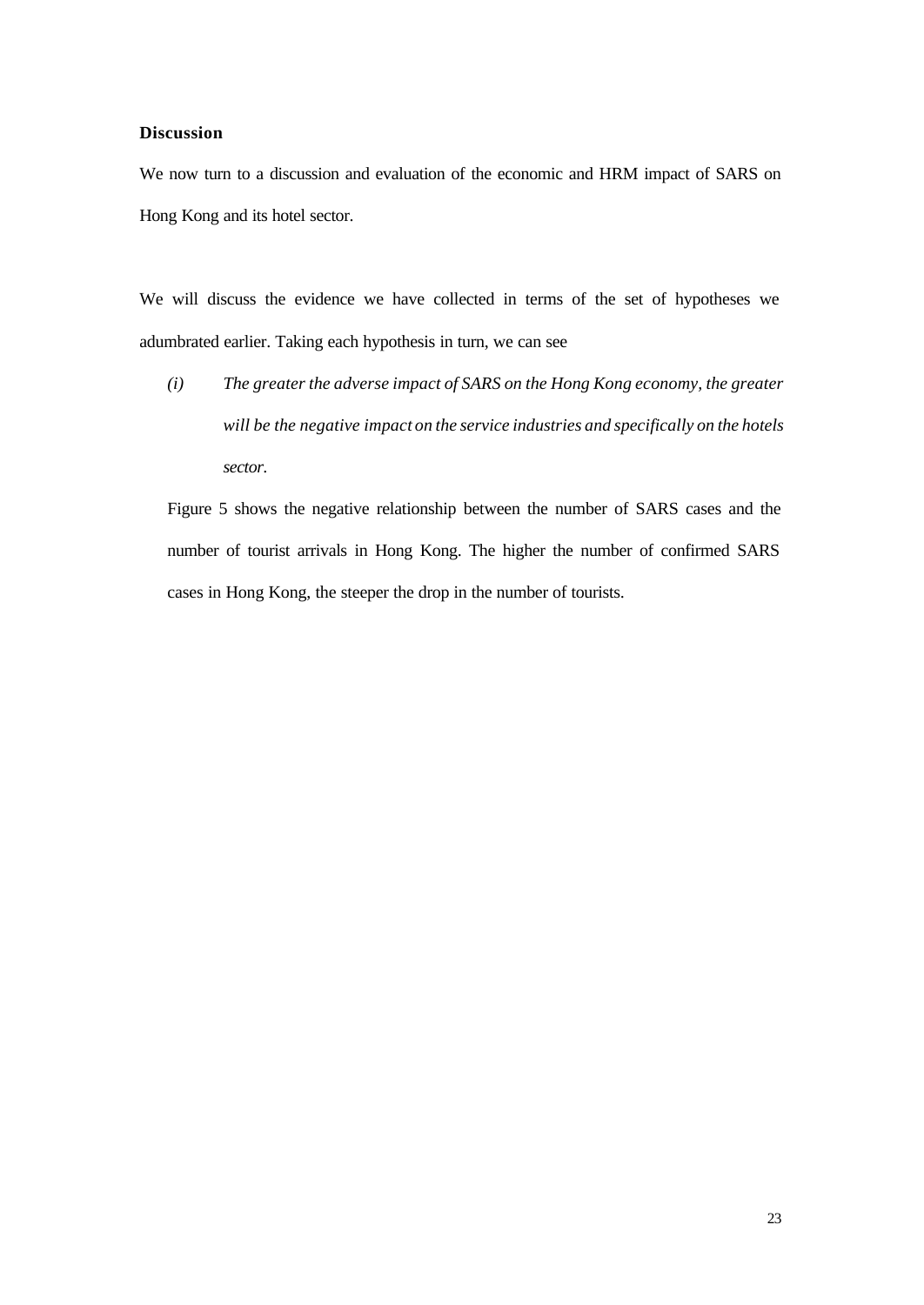

**Figure 5: SARS Cases and Visitor Arrivals**

Source: Tourism Commission, *Tourism Performance.* 

http://www.info.gov.hk/tc/tourism\_per/index.htm; Health, Welfare and Food Bureau, HKSAR Government, *SARS Bulletin*, 23 June 2003. http://www.info.gov.hk/dh/diseases/ap/eng/bulletin0623e.pdf

As seen in Table 2, the number of tourist arrivals drastically declined since the travel advice issued by the *World Health Organization* (WHO press release, 12 March 2003). The number of visitors had plunged from 1,347,386 in March to 493,666 in April 2003, and the hotel occupancy rate plummeted from 79 per cent to 22 per cent within a month. The Personnel manager of an (anonymous) five-star hotel that targeted the MICE market (business travellers who visited Hong Kong for [m]eetings, on [i]ncentive tours, for the purpose of [c]onventions and [e]xhibitions) informed us during the interview that their room occupancy rate fell from over 90 per cent in March to 13 per cent in April 2003, meaning a loss of around 20 million in expected revenue (Field interview, November 2003). The situation deteriorated in May and June 2003. Single-digit room occupancy rates of two to three per cent led to a loss of HK\$50 million. Group cancellations of rooms, ranging from 250 room nights per booking to 2,200 room nights per booking,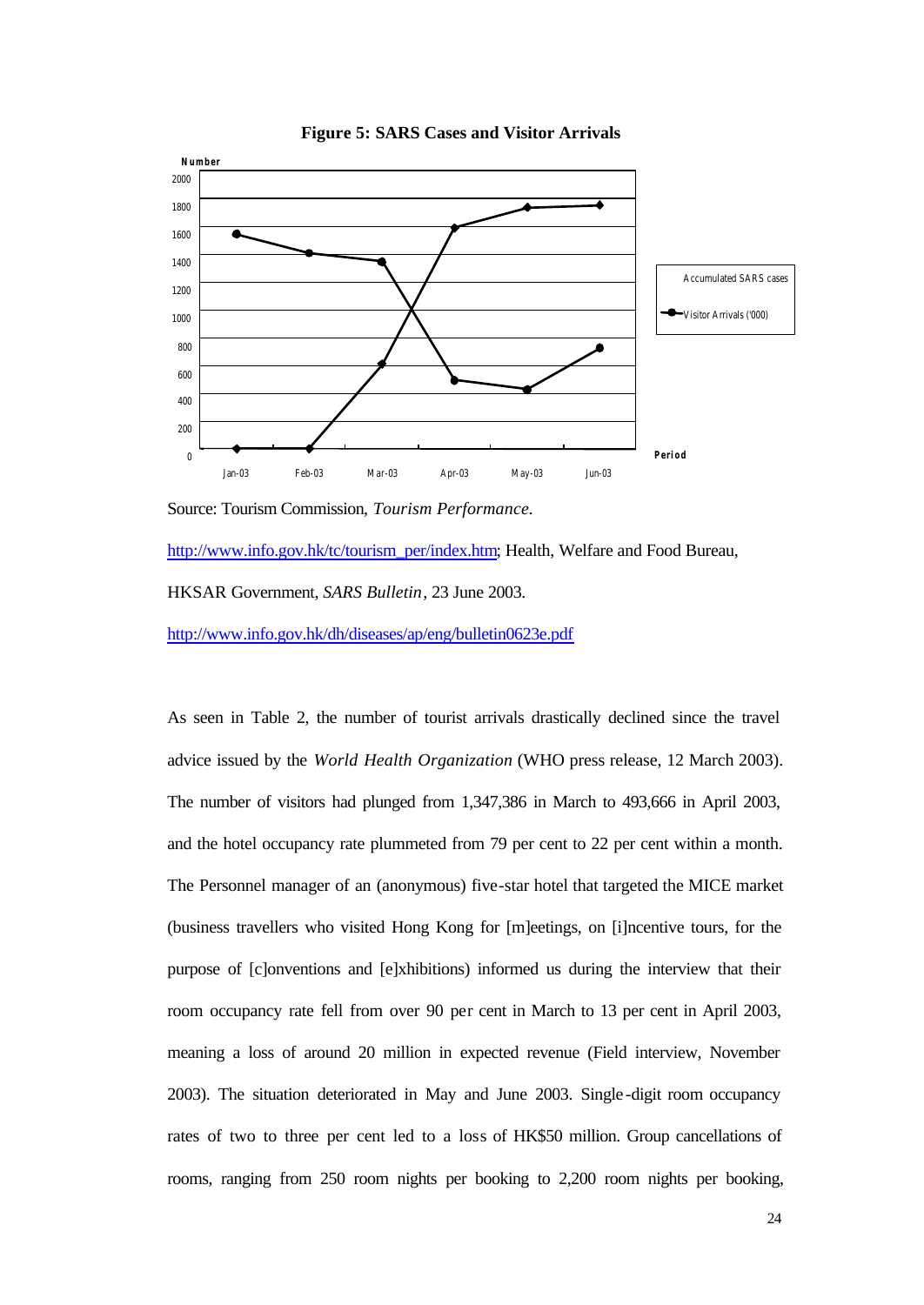became the norm for the three months of March, April and May 2003. For example, the cancellation of a concert performance by the rock-band *'Rolling Stones'* incurred a business loss of 360 room-nights. As a result of the infrequent visitors, food and beverage businesses also dropped to very low levels. Some restaurant outlets that had very few customers were shutdown in that period. The Personnel manager lamented that '[t]he situation had never been worse. It was even worse than the 1989 June Fourth Tiananmen Square Incident in Beijing, the 1998 Asian Financial Crisis, and the September 11 terrorist attack on the US in 2001' (Field Interview, November 2003).

## (ii) *The greater the adverse impact of SARS on consumer demand in the Hong Kong hotel sector, the greater will be the negative impact on the related demand for labour in terms of hotel employees in specific hotel groups in the sector.*

As business was poor across the sector, hotels resorted to temporary closures of business or restaurant outlets, and shortening of business hours in general. This certainly impacted negatively on the demand for labour. Figure 6 shows the drastic drop in the number of vacancies registered with the Labour Department for the SARS period, when compared to the figures in 2002. While the general economy of Hong Kong suffered as reflected by a drop in the total number of vacancies, the 'hotel and boarding house' industry fared even worse. Despite the fact that there were various channels of recruitment, statistics of the Labour Department did to some extent serve as a barometer of the demand for labour in Hong Kong.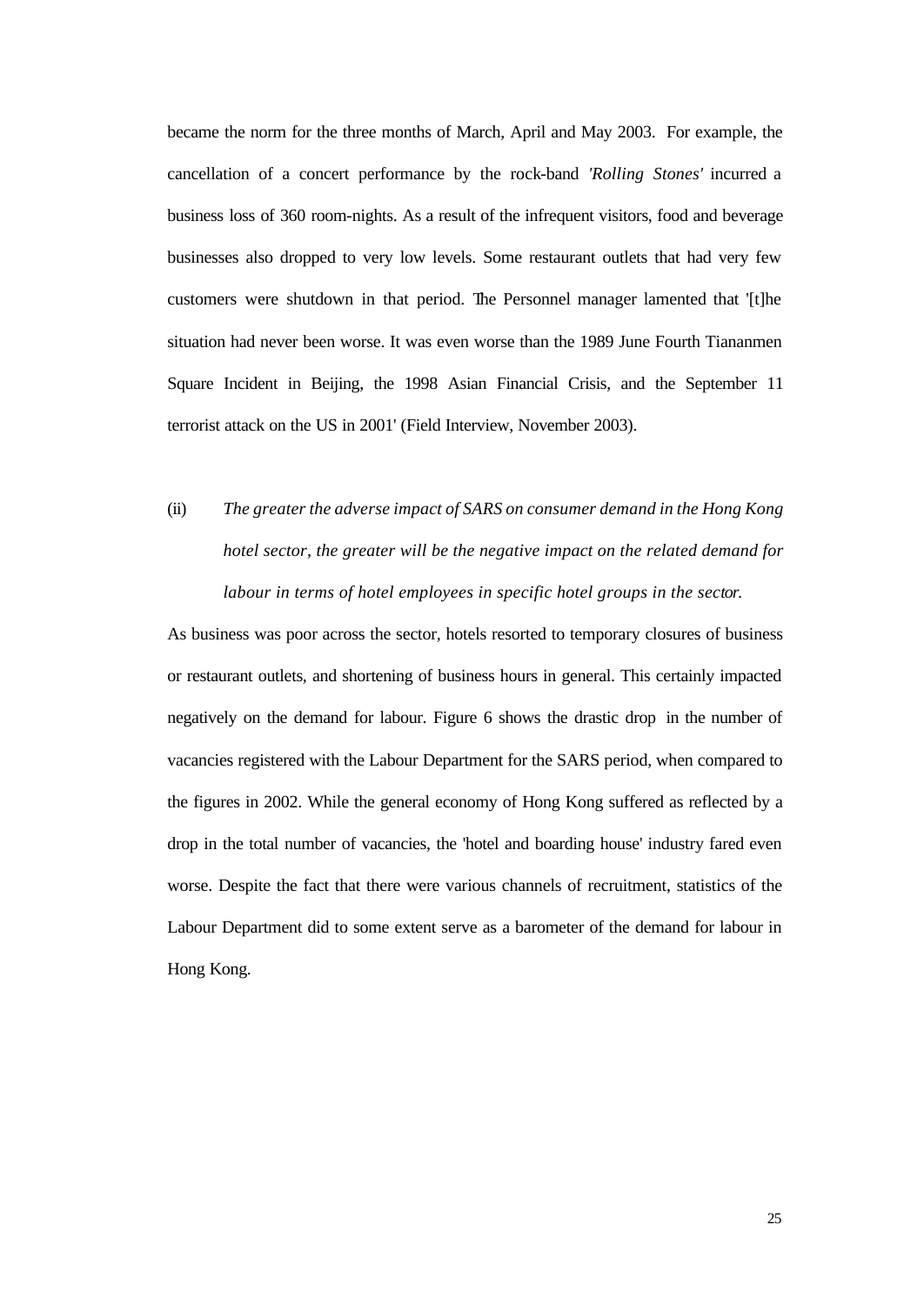#### **Figure 6: Hotel and Boarding House Vacancies Registered with the Labour Department**



**(January to October 2002 and 2003 Compared)**

*(iii) The greater the adverse impact on the demand for labour in the Hong Kong hotel sector, the greater will be the negative impact on the labour-market in terms of lay-offs and redundancy among hotel employees in specific hotel groups in the sector.*

The number of layoffs and redundancy in the hotel industry was relatively low despite the crisis situation. Only one in the eight hotels covered in Table 5 had actually dismissed staff. Most hotels squeezed their savings from the payroll by compulsory requirements of employees to clear their accumulated leave and take 'no-pay' leave. Human resources released from closure of restaurants were redeployed to take up the duties of staff that were on leave. The number of 'no-pay' leave policies offered, varied from one hotel to another, as shown in Table 5.

In one of the five-star hotels that asked for anonymity, employees were told that they could go on leave for weeks as they had to clear all their accumulated leave (in that particular hotel,

Source: HKSAR government Press Releases.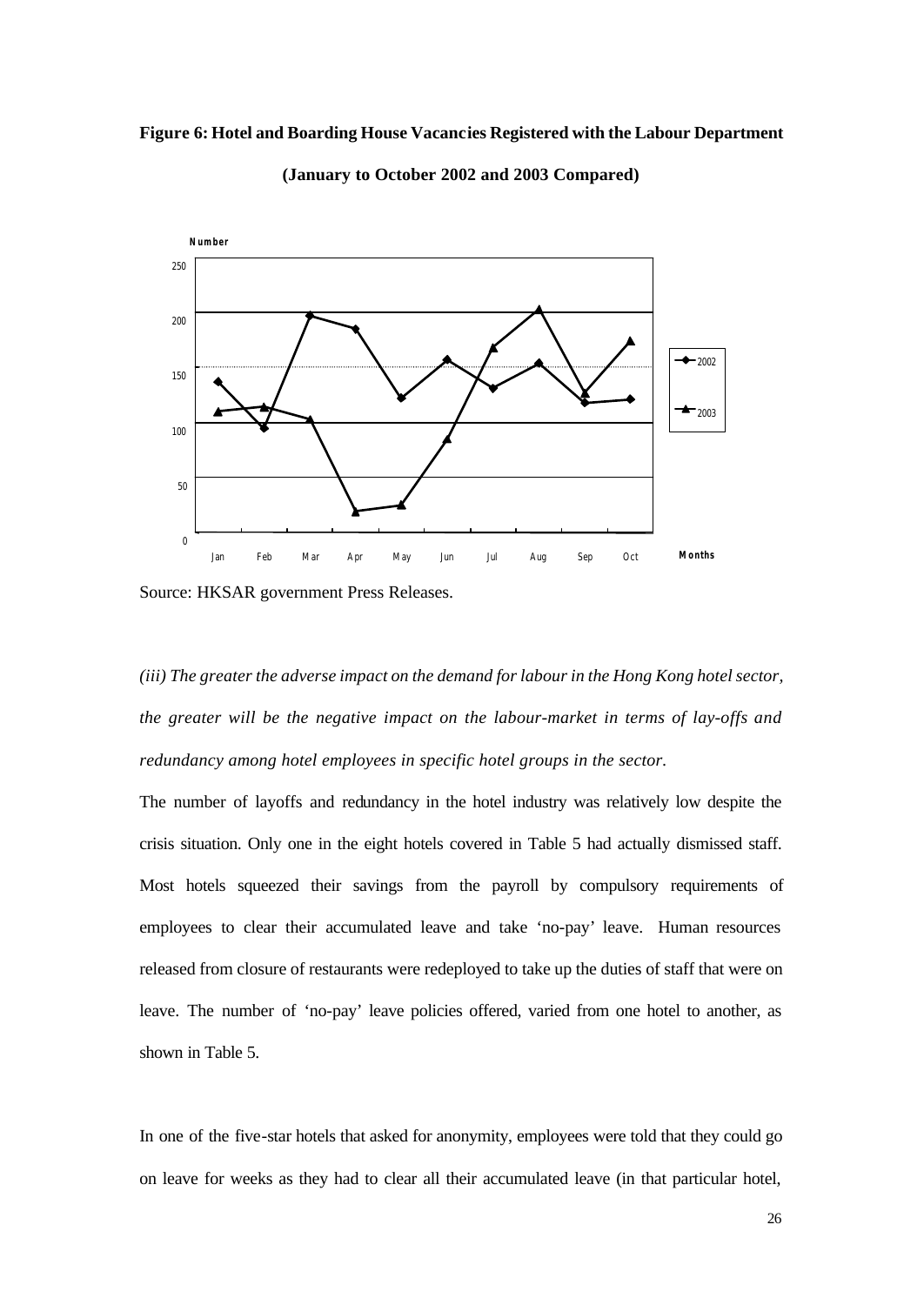employees with less than ten years' service were entitled to 12 days' per year, while employees with more than ten years' service could have 24 days per year); and take 'no-pay' leave. To meet the lessened demand for labour, the supply was reduced, by encouraging staff to take their unpaid leave. All employees had to take 'no-pay' leave from the months of April to August 2003 across-the-board. Three days' 'no-pay' leave were taken in April 2003. This accounted to a salary reduction of 9.9 per cent; this helped the hotel save an average of one million Hong Kong dollars per person in that month. The impact on business was reviewed every month. As business deteriorated in the months that followed, all employees across-theboard had to take nine days' leave in the respective months of May and June 2003, meaning a substantial salary reduction of 30 per cent per person. The decision of taking 'no-pay' leave across the board was made by the General Manager in consultation with their US-based headquarters and the local hotel owner. The situation became relatively more promising in July; the number of 'no-pay' leave to be taken was reduced to six days, and three days in August 2003. Altogether all such savings amounted to about ten per cent of the total business loss of more than HK\$50 million over the period. As such measures involved a change in the terms and conditions of employment, each employee was required to sign a letter of consent to that effect every time the number of days of 'no-pay' leave changed. Yet employees were said to be 'very understanding'; and that 'sacrifices were made to keep the jobs' (Field interview, November 2003). One interviewee confided that senior staff often conducts 'business as usual', despite being on 'no- pay leave' (ibid). With the end of SARS and the central government's boost of tourism by allowing travelers from nearby Guangdong province, and further away from Shanghai and Beijing to arrange self-organized visits, room occupancy rates returned to normal (over 80 and 90 per cent) in the months of September to November 2003. Since then, the 'no-pay' leave policy was suspended.

Human resources practices adopted by hotels appear to have been relatively low-key in their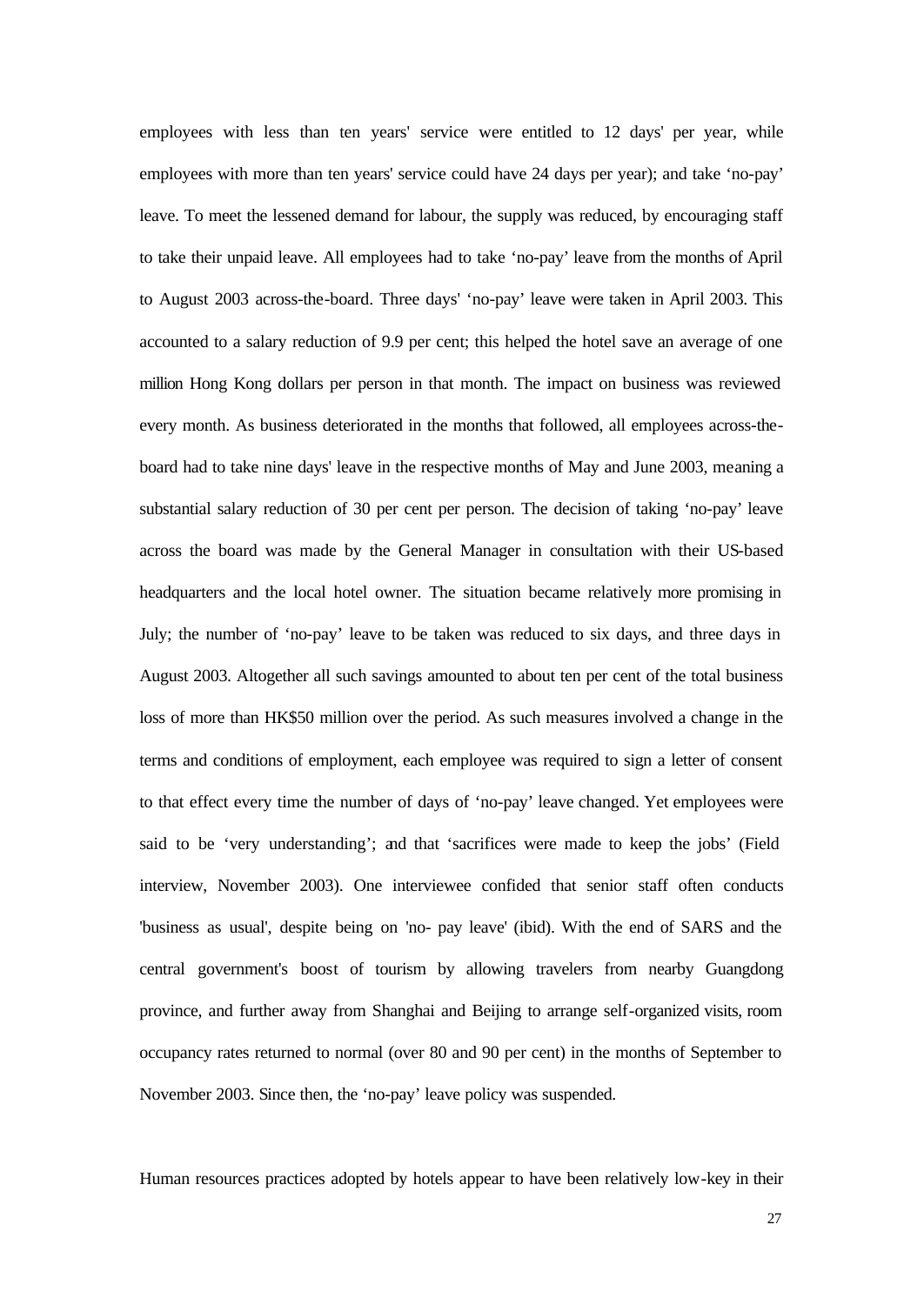operation – for example, in the form of effecting pay-cuts by encouraging the taking of 'nopay' leave, for the most part. The apparent compliance of hotel employees in this 'sharing the pain' policy was *prima facie* facilitated by the ostensibly 'paternalist' HR practices of 'good communication' and 'caring organizational culture' (according to several HR managers interviewed) $6$ .

Most major hotels were fairly *transparent* with their employees about the bad business situation. In one of the hotel manager interviews, we were told that business losses due to room-cancellations, expected revenue losses, and the low occupancy rates were shared with staff during their quarterly employees' meeting, amongst other information on SARS such as signs and symptoms of SARS, health advice, and preventive mechanisms like taking bodytemperature daily before going to work, compulsory wearing of masks, proper disposal of masks, and cleaning of lift-buttons every two hours with diluted bleach. Repeated emails and notices were sent and posted to employees reminding them of the importance of adequate rest, good personal hygiene, and staying away from work if they felt unwell (Field interview, November 2003). Pregnant employees in one hotel were given 'special leave' with full pay, when their annual leave was cleared, as fatality among pregnant SARS victims was the highest.

The so-called 'caring organizational culture' of one hotel could best be illustrated by an Employee Loan scheme that was initiated by one major hotel owner (Field Interview, November 2003). Each employee could apply for a HK\$10,000 interest free loan, payable in four equal payments in the four months when 'no-pay' leave was in place, to be repaid in ten monthly instalments in 2004 by monthly auto pay deductions. Furthermore, the Personnel Manager of a hotel that exercised the across-the-board 'no-pay' leave system confided that a one month discretionary bonus would be paid to staff before the Lunar New Year as a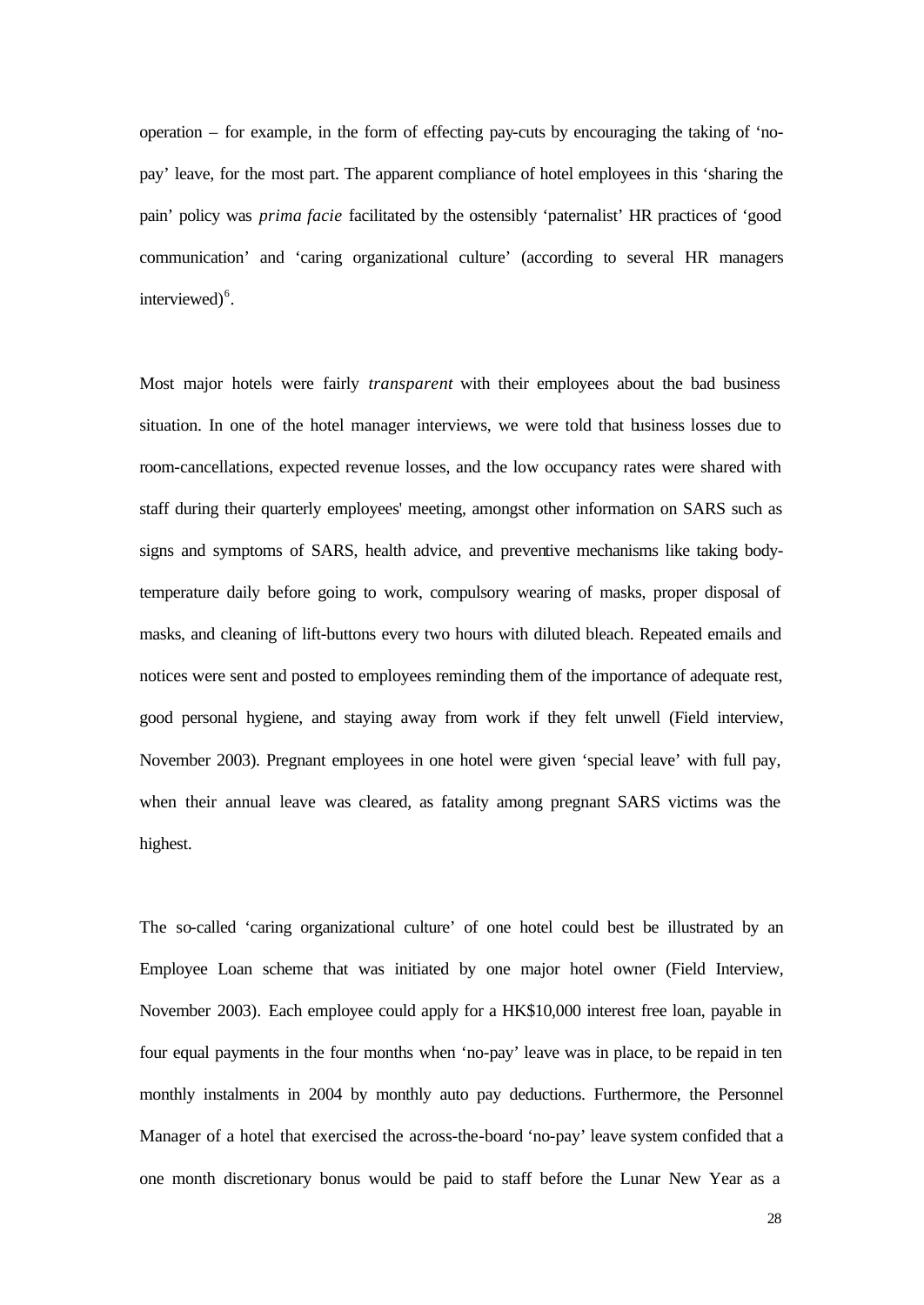gratitude to employees for helping out in the difficult months.

Coincidentally, *Cathay Pacific* airline had also announced that it would pay staff a year-end bonus equal to the greater of half a month's salary or HK\$7,000; and employees who took the special leave (three weeks' unpaid leave between June and September 2003) would be entitled to reimbursement of foregone salaries (*South China Morning Post*, 26 November 2003). Cathay Pacific's trade unions were said to be pleased with the reinstatement of bonuses, as it would 'highlight the recovery in air traffic since SARS, and was an effort to reward staff that had helped the airline get through the crisis' (ibid.).

Investment in employee training and development also helps to foster a 'people -oriented' and 'caring' culture. Most of the top hotels began to conduct workshops on topics like 'service excellence', 'leadership' and 'languages'. For example, with the growing market of the mainland 'big spenders', Mandarin Chinese (*putonghua*) language training became an allegedly 'trendy' training programme for frontline staff (Field interview, November 2003). Special interests courses, such as 'flower arrangement' and 'Chinese Opera', taught and organized by staff were supported by one hotel with the provision of training venue (ibid).

The so-called 'employee-focused' philosophy may be demonstrated in the case of one specific hotel by an annual Employee Opinion Survey to measure employee satisfaction and opinion towards management (Field interview, November 2003). The personnel manager informed that more than ten sessions of Microsoft 'Powerpoint' presentations explaining the survey had been held in 2003. Staff then returned an anonymously-filled in questionnaire in a glued envelope to be sent to a consultancy firm in the US for data-analysis. Results were to be shared with employees in January 2004, followed by action plans for improvements (ibid).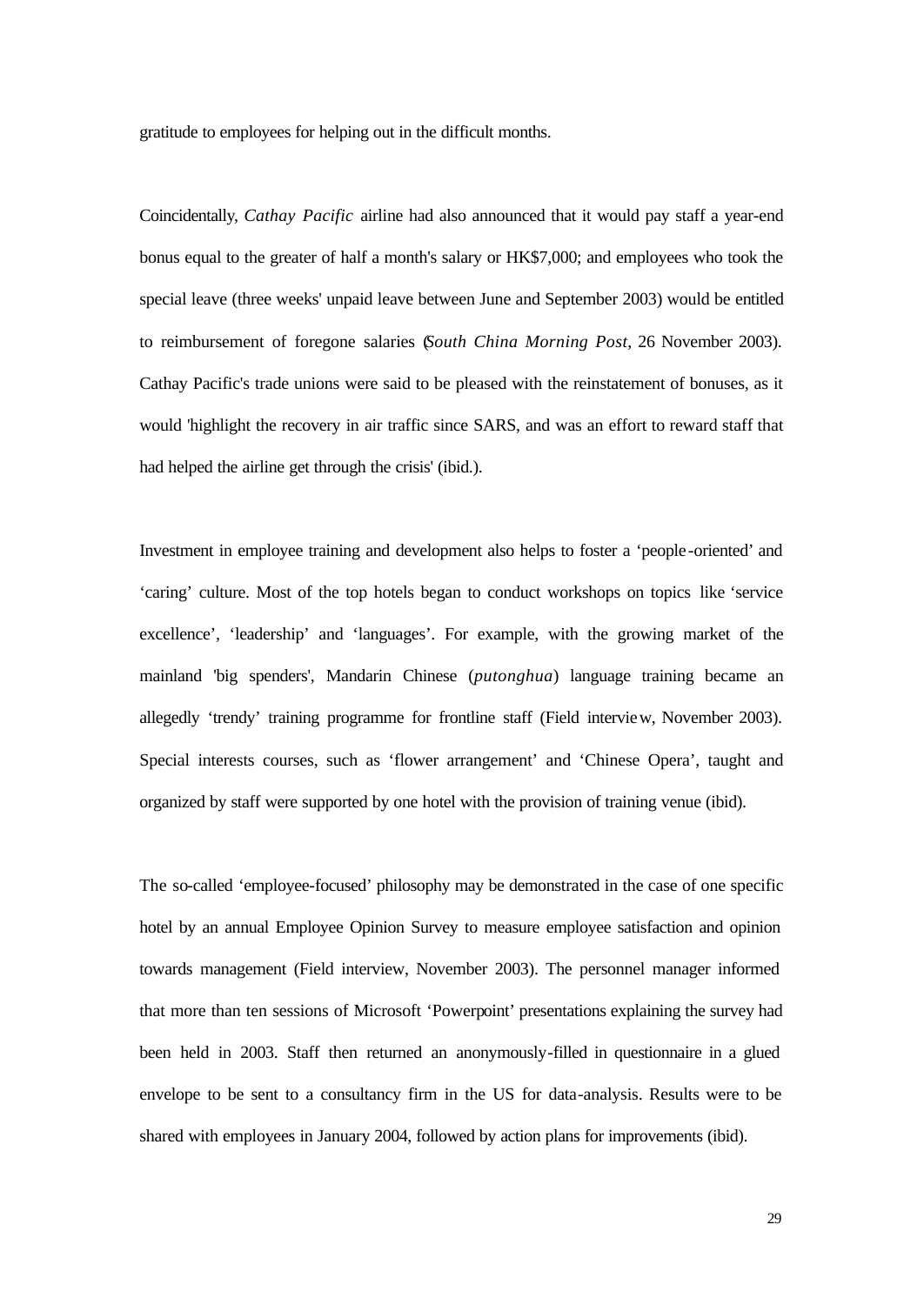Apart from the formal mechanisms, social activities such as employee mahjong competition and soccer competition also serve to encourage team spirit. One hotel boosted its *esprit de corps* by sponsoring employees-outings on a departmental basis at HK\$100 per head per year (Field interview, November 2003). Others included visits to the *Ocean Park*, annual staff parties, hotel anniversary celebrations crowned by senior management cutting cakes, live bands, and lucky draws (all videoed and replayed at the employee common-room for a reexperience of the good memories).

#### **Concluding Remarks**

It is clear that the impact of SARS on the Hong Kong economy and specifically the hotels sector was on the whole significantly *negative*. Both the quantitative, as well as the qualitative, data we have gathered - points in this direction. The HRM implications were dire, if apparently benignly administered; yet mass layoffs and redundancies were not rife. The impact of labour-displacement and cost-cutting appear to have been mitigated by the largely 'paternalist' HR practices adopted, common in the Hong Kong business culture (see Selmer and De Leon, 2003).

On the other hand, employee compliance may be seen both negatively as well as positively. It is well known that unionization in Hong Kong is relatively low (Ng and Warner, 1998: Fosh et al, 1999) but not negligible overall (approximately 22.1 percent in 2002), even by urban Asian standards. As at the end of 2002, there were across the Special Administrative Region for all workers, an accumulated total of three registered trade union federations and 666 registered trade unions (comprising 622 employee unions, 23 employer unions and 21 mixed organisations of employees and employers) in Hong Kong. The declared membership of the 622 employee unions was 676,534 (Commissioner for Labour, 2002). Unionization in the hotel industry worldwide is generally weak but in Hong Kong it is probably worse. Hotel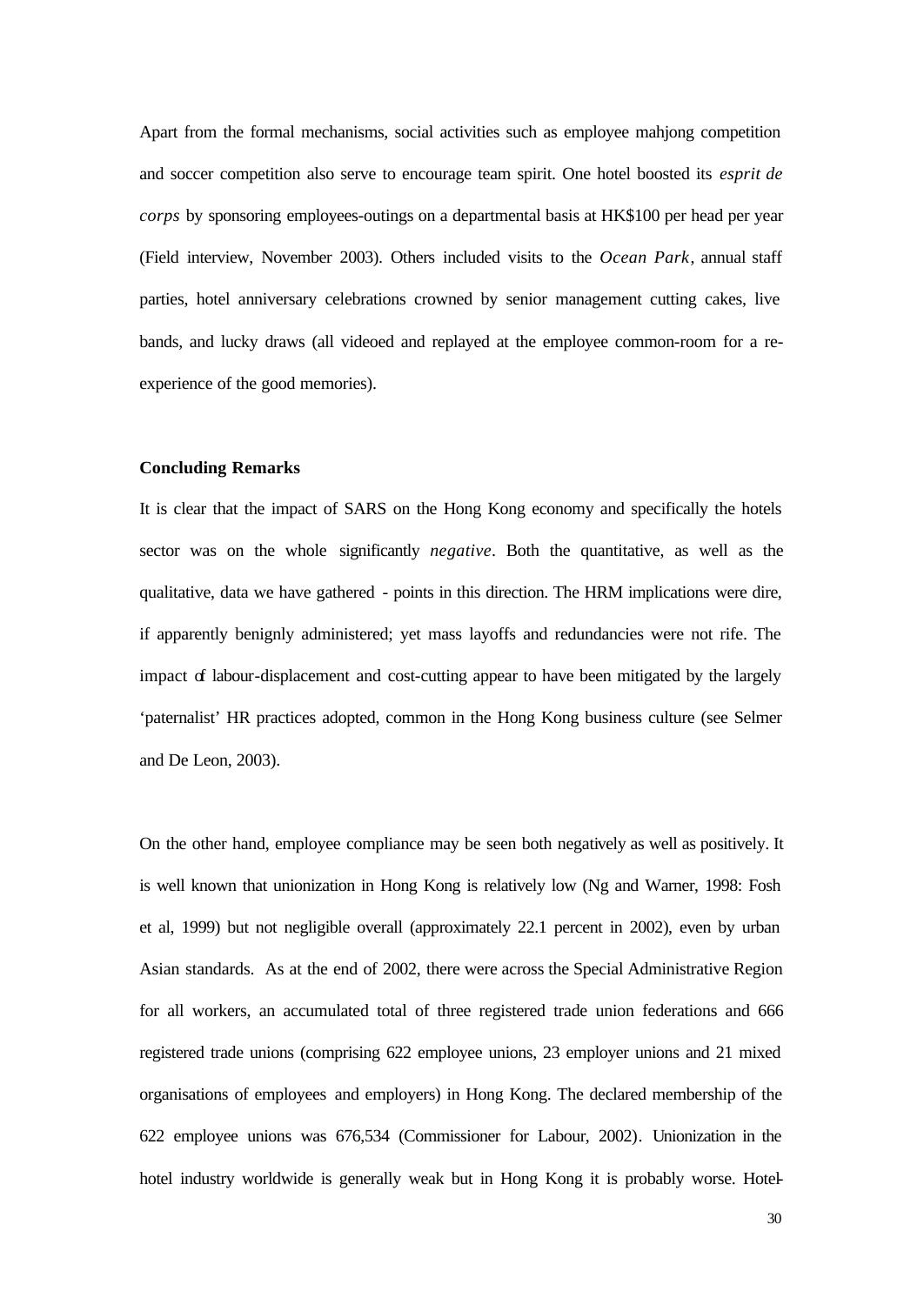workers had, it would seem, little option but to comply with the stop-gap HRM measures put forward by managements.

In the absence of collective bargaining (see Fosh et al, 1999), tripartite collaboration at the industry level with a view to fostering harmonious labour relations was promoted by the Labour Department instead. Nine industry-based tripartite committees had been set up over the years, including the catering, hotel and tourism industries (ibid). These committees provide forums for the representatives of employers, employees and the government to discuss issues of common concern relevant to the industries. *The Tripartite Committee on the Catering Trade* that comprises nine employers' associations and nine trade unions had at least drawn up a *Code of Labour Relations Practice* and a sample employment contract for the catering industry, and produced a reference guide on employment-related issues relevant to the hotel and tourism industry in 2003 (*Labour Focus*, 16 June 2003 to 1 July 2003).

Occupational health and safety has for some time been another area of concern in the Catering industry. In the past three years, the number of industrial accidents in the catering industry has been the highest among the other trades in Hong Kong (Labour Department, 2003). To bring about improvement in work safety in the catering trade, the Labour Department and key stakeholders of the industry, namely the *Occupational Safety and Health Council*, *Occupational Deafness Compensation Board*, five employers' associations and two trade unions, have been jointly organising safety award schemes since 1999 with the objectives of heightening good safety and health culture and promoting safe work practices in the industry. The health and safety performance of the catering industry has since gradually improved over the last couple of years (ibid).

The Hong Kong experience of 'de-industrialization' (see Chan and So, 2002: 248) in the later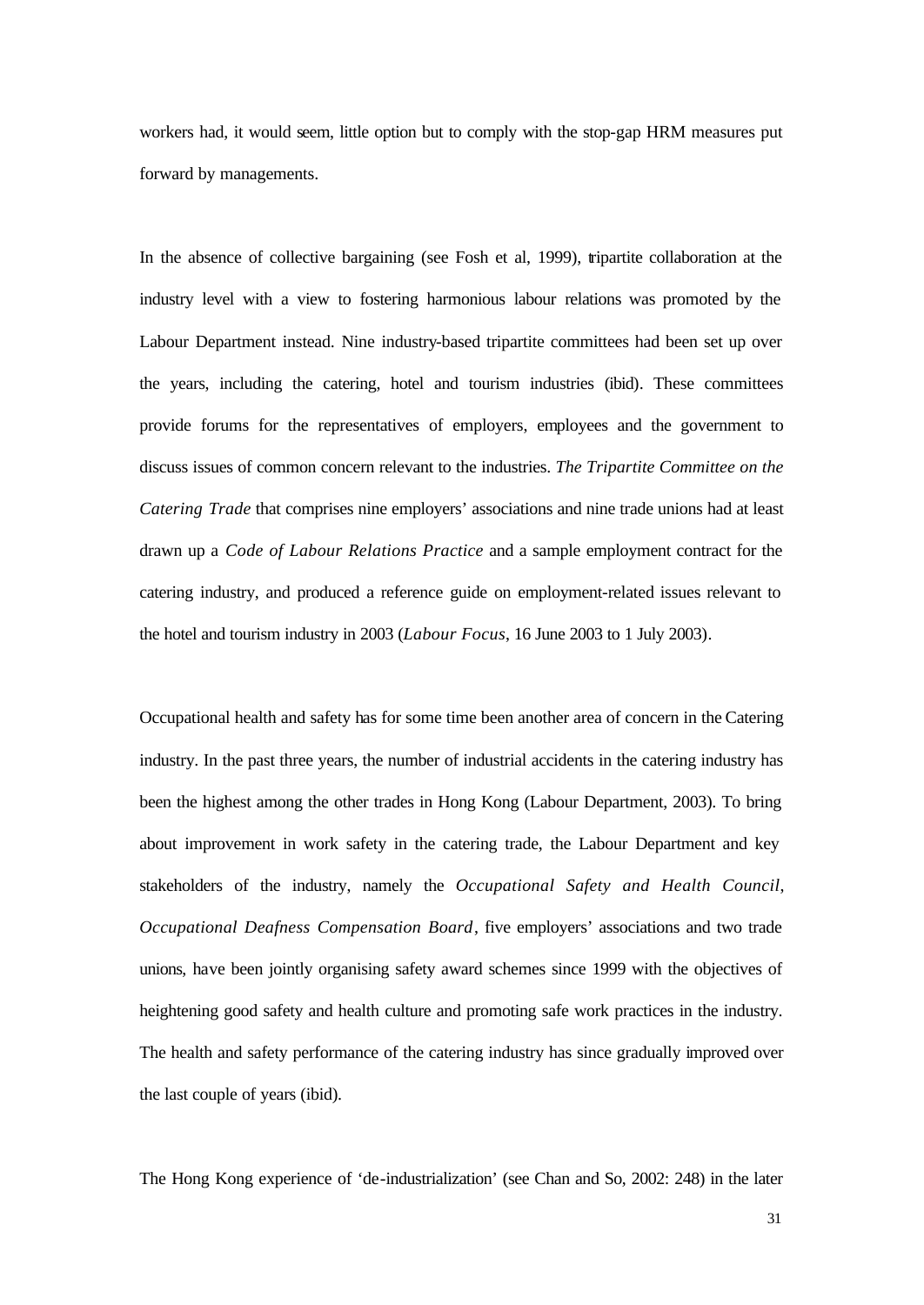half of the 1980s and early 1990s had earlier led to a large 'labour surplus' that we estimate at almost half a million factory-workers. These were, however, mostly drawn into the booming economy and the growth in tertiary industries, hence the low unemployment-rates (as low as 1.4 percent in 1989) before Hong Kong was exposed to 1997 Asian crisis. Trade and tourism were then badly hit as in the recent SARS epidemic, although the earlier crisis's effects lasted longer, with Hong Kong's trading partners suffering from even more severe setbacks. The crisis of business confidence in 1997 had led to a wave of business collapses and closures that inevitably led to more widespread layoffs and retrenchment.

As the economy recovered by the early 2000s, it was thought that service-sector jobs above all, in sectors like the hotel sector, both in low as well as high-valued added products and services would compensate for job losses. The SARS epidemic of early and mid-2003 has probably been a grim reminder of the Special Administrative Region's economic vulnerability. Today, there is less of a major 'crisis of confidence', at least compared with 1997, but spirits remain low as the economy slowly recovers and the labour-market still remains fragile.

The HKSAR economy fortunately soon bounced back. Rising competitiveness was greatly boosted by a weakening American dollar (the HK\$ is pegged to the US one). Tourism helped the economy to recover in the second half of 2003. Mainland visitors and a rise in exports greatly helped here (Harney, 2003). However a number of concerns remained, among them structural problems, over sixty straight months of deflation, as well as joblessness. There was a budget deficit over 6 percent; prices fell further, by over 3.5 percent, in spite of the fact the narrow M1 money-supply rose faster than in any other economy in East Asia (Subbaraman et al, 2003:9) and unemployment again rose, to over 8 percent (2003:14). One can interpret this data as either telling us that the trend was hardly dented by the 'SARS effect'; on the other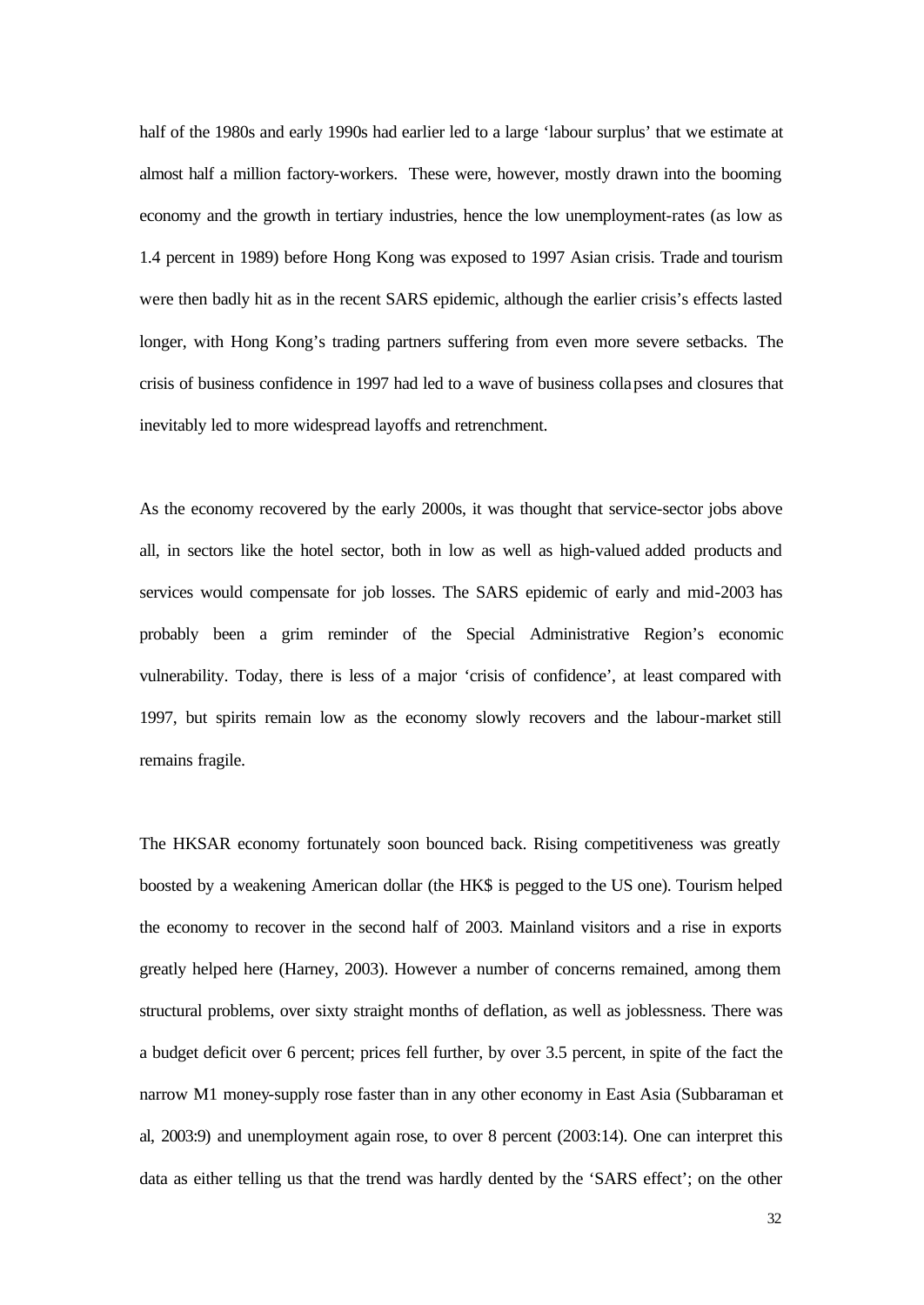hand, we may decide it may have accentuated the key macro-economic imperfections noted above. We can say quite firmly that it had a decidedly negative impact on employment and human resources, with both economic and psychological consequences (see Lai and Chan, 2002), that may have medium-term, even long-term implications.

If it was thought that the expansion of service-employment, such as in the hotel industry or any other, would create a positive and stable employment equilibrium and compensate for the loss of manufacturing jobs, the Hong Kong authorities may have to re-consider their strategy and continually be on their guard against unforeseen circumstances.

In today's globalized world (see Warner, 2002), exogenous shocks may rock economies, almost instantly and no-one can accurately predict the co-efficient of vulnerability. Instancing 'new' epidemics, like SARS, we may find that their bark may however be worse than their ultimate bite. This epidemic killed many fewer victims than feared. But in the 'global village', it was to be the 'virtual epidemic' par excellence, as it created a huge psychological tidal wave that potentially could have economically devastated the Hong Kong and possibly the whole of East Asia, if not across other continents.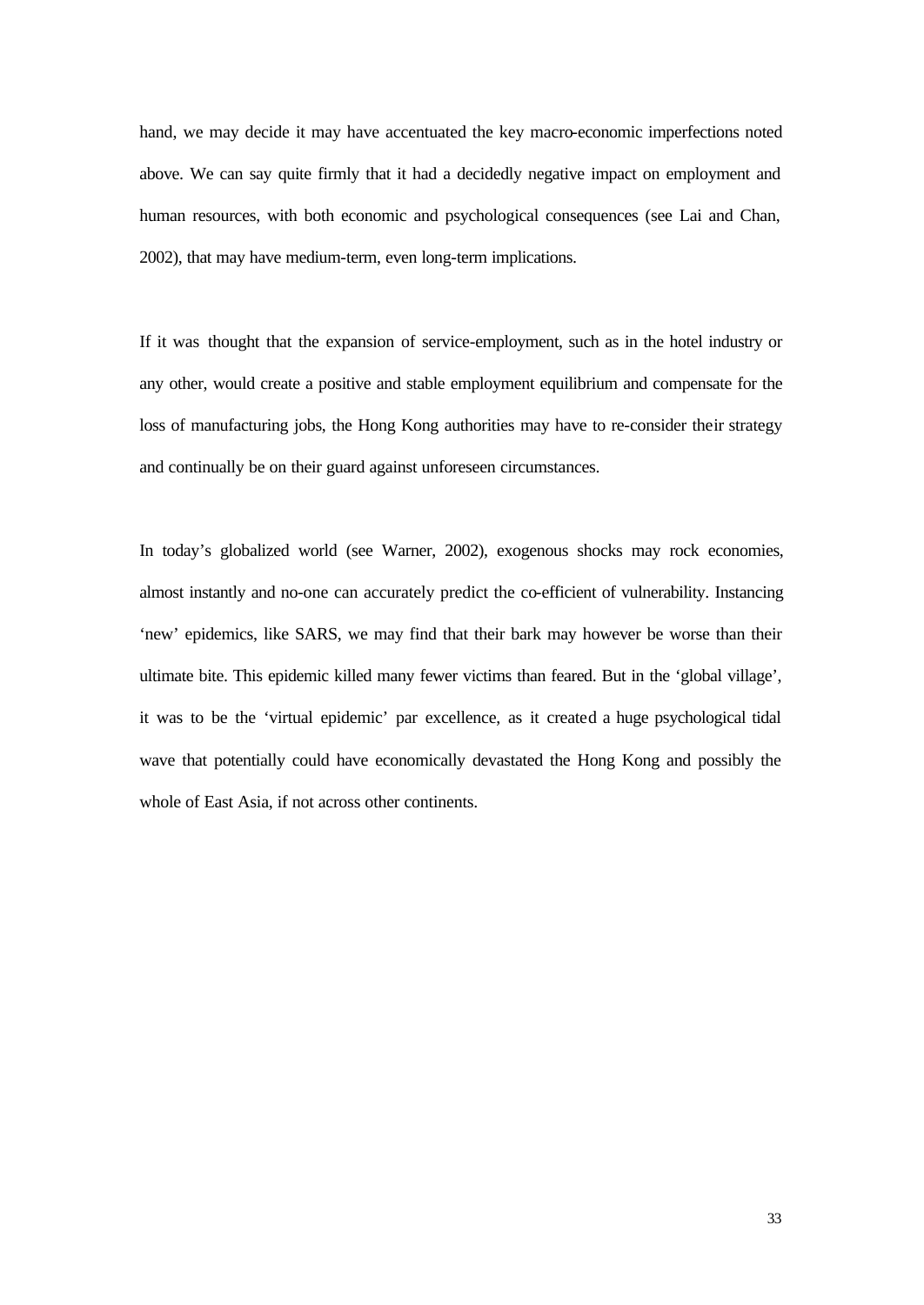#### **References**

- Asian Development Bank, *Action Plan to Address Outbreak of Severe Acute Respiratory Syndrome (SARS) in Asia and the Pacific*, May 2003.
- Commissioner for Labour (2002), *Report of the Commissioner for Labour 2002*, Hong Kong SAR Government: Government Printer.
- Briggs, A, 1961, 'Cholera and Society in the Nineteenth Century', *Past and Present: Journal of Historical Studies*, 19, pp. 76-96.
- Chan, M. K., and So, A. Y., (2002), [eds.], *Crisis and Transformation in China's Hong Kong*, Armonk, NY and London: M. E. Sharpe.
- Cipolla, C. M. (1976), *Before the Industrial Revolution; European Society and Economy 1000-1700*, London: Routledge, reprinted 1997.
- *Dow Jones Business News*, 'Hong Kong Hotel Group: Hotel Occupancy Rates Still Below Pre-SARS Levels', 9 September 2003.
- Economic Analysis Division of Financial Services and the Treasury Bureau, Census and Statistics Department, (May 2003). *Report of Weekly Consultations on Effect of SARS on Business (21 April to 24 May, 2003).* (accessed on 2-7-2003). http://www.info.gov.hk/censtatd/eng/interest/sars/sars\_index.html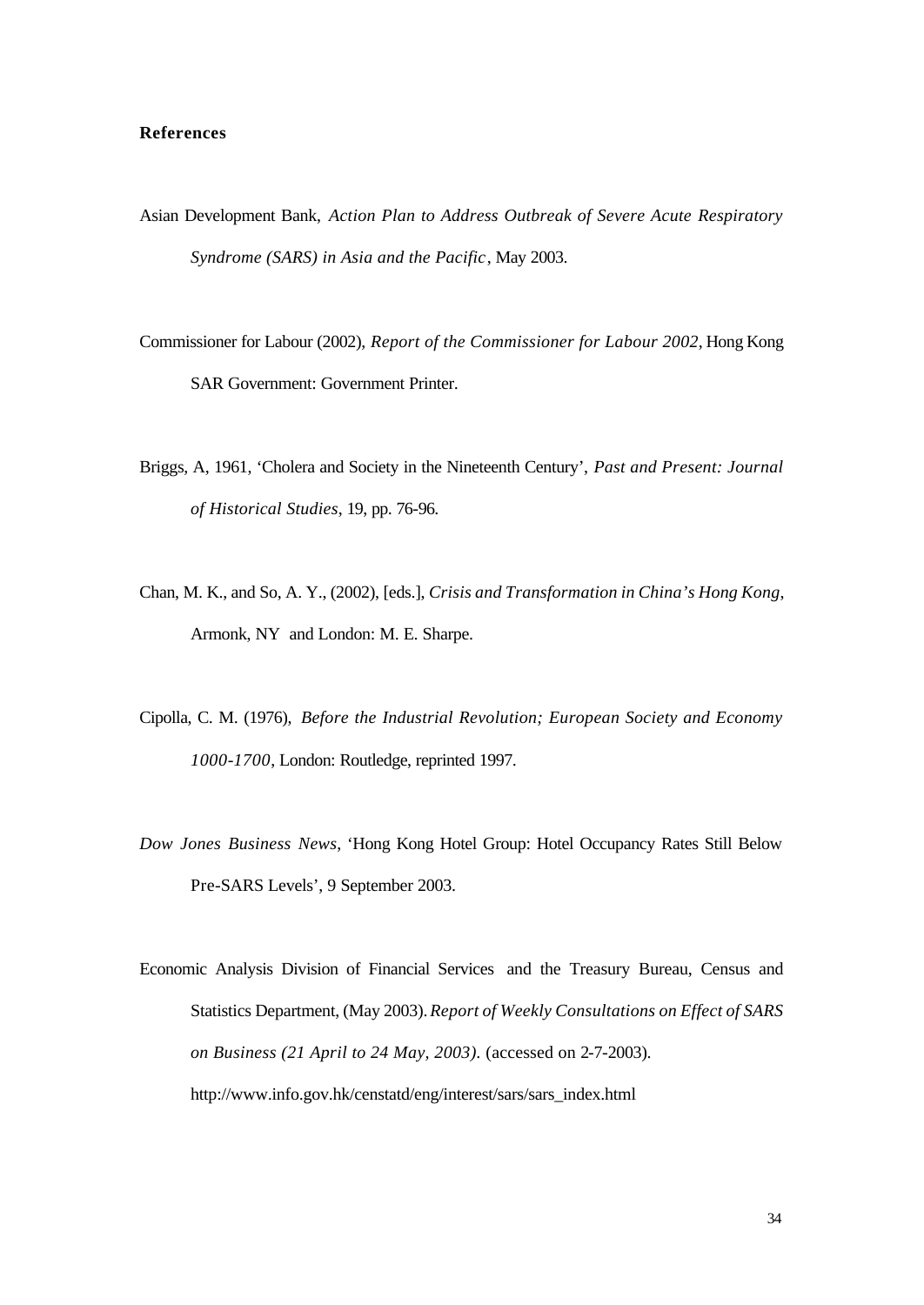- Fan, E. X., 2003, *SARS: Economic Impacts and Implications*, Asian Development Bank, ERD Policy Brief, series no. 15.
- Floud, R. and McCloskey, D., (1981), *The Economic History of Britain since 1700*, Volume 1, 1700-1860. 2nd edition, reprinted 2000, Cambridge: CUP.
- Fosh, P., Chan, A.W., Chow, W. S. C., Snape, E., Westwood, R., (1999), [eds.] *Hong Kong Management: Change and Continuity*, London: Routledge.
- Harney, A. (2003) 'Tourism fuels sharp upswing in Hong Kong', *Financial Times*, 29-30 November, p. 7.

*Hong Kong Economic Times - various*.

- Hong Kong's Information Services Department, (29 May 2003). *April Arrival Drop 64.8%.* news.gov.hk (accessed on 11-7-2003).
- Hong Kong's Information Services Department, (13 June 2003). *May Airport Passenger Figures Fall 80% Year on year.* news.gov.hk (accessed on 11-7-2003).

*Hong Kong Standard - various*.

Hong Kong Tourism Board, (4 April 2003). *Provisional March Arrivals Data Shows Difficult Times Ahead.* HKSAR: Hong Kong Tourism Board.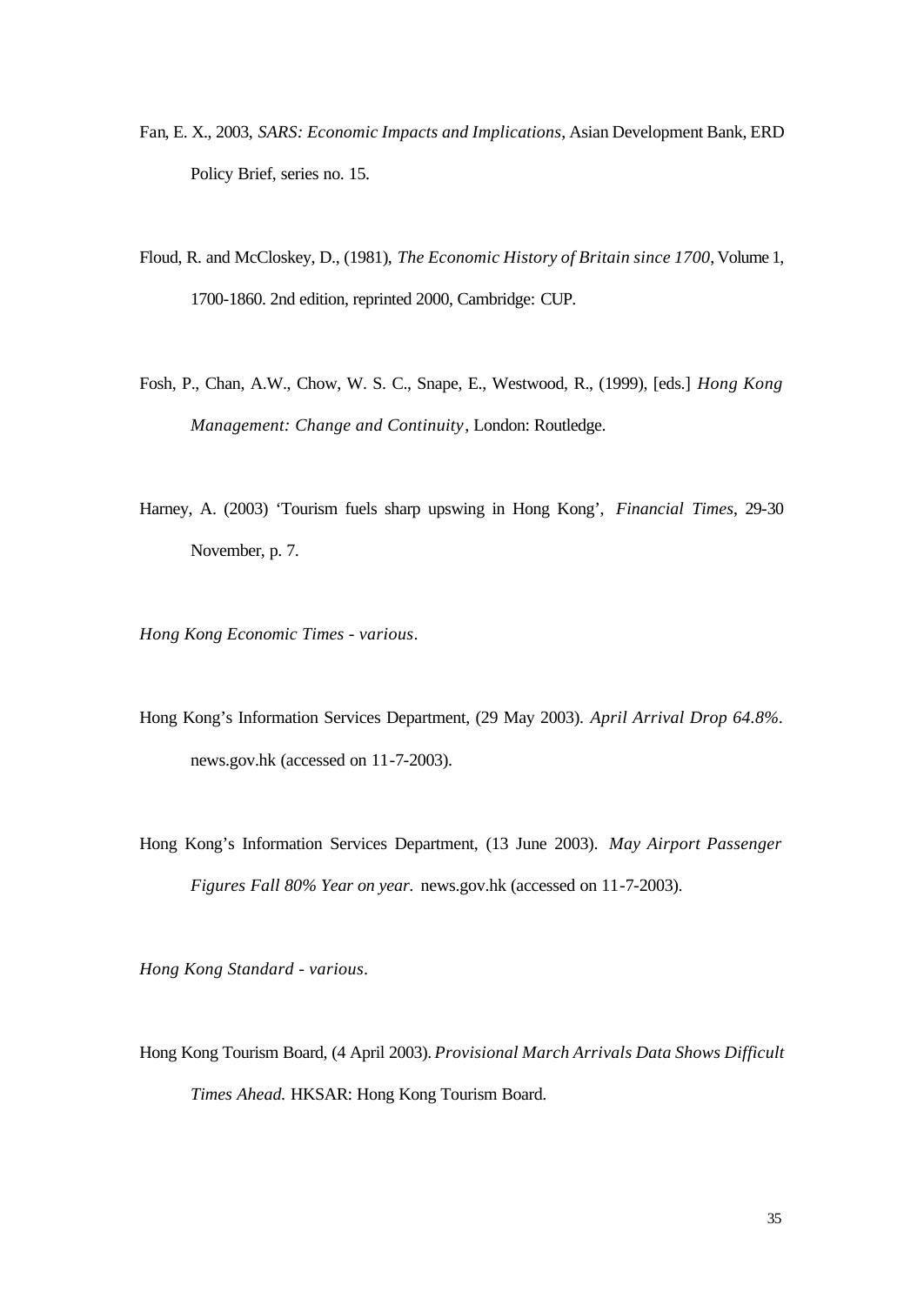- Hong Kong Tourism Board, (29 May 2003). *April Arrival Figures Confirm Severity of Tourism Downturn.* HKSAR: Hong Kong Tourism Board.
- Hong Kong Tourism Board, (26 June 2003). *May Arrivals Figures Hit New Low, But Signs of Recovery Now Starting to Show.* HKSAR: Hong Kong Tourism Board.
- Huque, A. Shafiqul and Lee, G. O M, 2000, 'Managing Public Confidence' in Ahmed S. and G. O M Lee, 2000, *Managing Public Services: Crises and Lessons From Hong Kong*, Aldershot, Ashgate.
- Keith, M, 2003, 'Back to Normal after SARS? Let's Hope Not…' http://www.hotel-online.com/news/pr2003\_2nd/jun03\_afterSARS.html
- Labour Department (2003), *Catering Industry Safety Award Scheme (2003/2004),* http://www.labour.gov.hk/eng/news/cisas03-04.htm
- *Labour Focus* (16 June 2003 to 1 July 2003), Labour Department, HKSAR Government.
- Lai, J. C.L., and Chan, R. K.H., (2002) 'The effects of job-search motives and coping on the psychological health and re-employment: a study of unemployed Hong Kong Chinese', *International Journal of Human Resource Management*, 13, 3, 465-483.
- Lee, G. O. M. and Warner, M., (2001) [a.], 'Human Resources, Employment and Labour-Market Policies in China: A Comparative Study of Shanghai and Hong Kong'. *Employment Relations Record,* 1, 2, 43-64;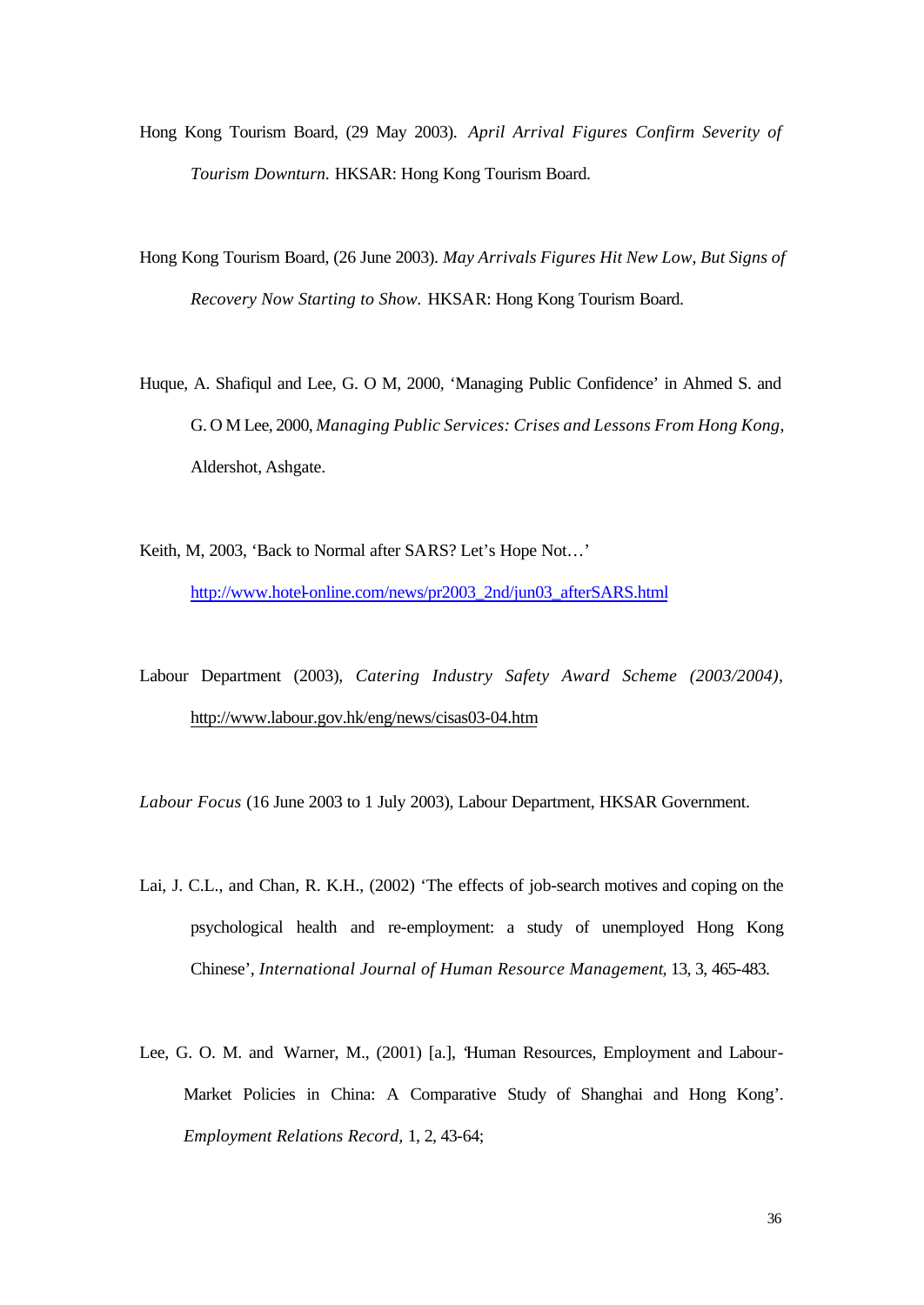- Lee, G. O. M. and Warner, M., (2001) [b.], 'Labour-Markets in "Communist" China and "Capitalist" Hong Kong: Convergence Revisited,' *Asia Pacific Business Review*, 8, 1, 167-191.
- Lee, G. O. M. and Warner, M. (2002), 'Labour-Market Policies in Shanghai and Hong Kong: A Study of "One Country, Two Systems" in Greater China,*' International Journal of Manpower,* 23, 6, 505-526.
- Lee, G. O. M. and Warner, M., (2004), 'The Shanghai Re-employment Model: From Local Experiment to Nationwide Labour-Market Policy', *China Quarterly,* no. 177, March (in press).

*Ming Pao*, 15 May 2003, A6.

Ng, S-H. and Warner, M., (1998), *China's Trade Unions and Management* London: Macmillan and New York: St. Martin's Press.

Pressman, Steven (1999), *Fifty Major Economists*, London: Routledge.

Selmer, J., and De Leon, C., (2003), 'Culture and management in Hong Kong', in [ed.] M. Warner, *Culture and Management in Asia*, London: RoutledgeCurzon, pp48-64.

Shellum, Steve, 2003, 'Pressure Cooking: A SARS Case Study', 25 June. http://www.hotelresource.com/article6600.html

*Sing Tao Daily*, 13 April 2003.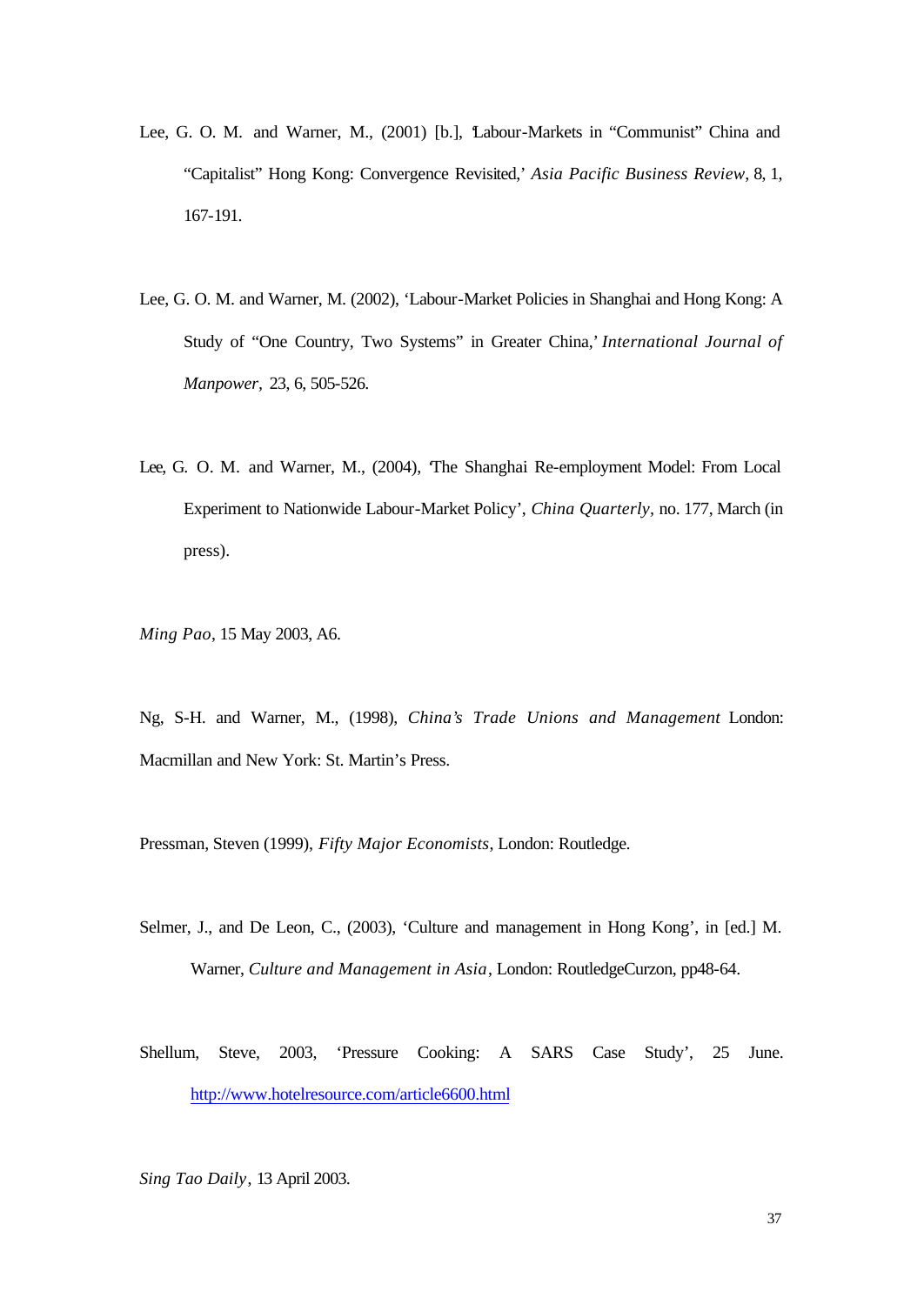Singer, M., 1998, 'Forging a Political Economy of AIDS' in Merrill Singer (eds.), 1998, *The Political Economy of AIDS*, New York, Baywood Publishing Company.

*South China Morning Post - various*.

- Subbaraman, R., Jones, R., and Shiraishi, H., (2003) *Damocles: Low risks, but for how long?* London: Lehman Brothers.
- Tomlinson, B. and Cockram, C., 2003, 'SARS: Experience at Prince of Wales Hospital, Hong Kong' *The Lancet*, 361:3, 1486-7.

Tourism Commission, *Tourism Performance.* (accessed on 29-7-2003). http://www.info.gov.hk/tc/tourism\_per/index.htm

Warner, M., (2002) 'Globalization, Labour Markets and Human Resources in Asia -Pacific Economies: An Overview', *International Journal of Human Resource Management*, 13, 3, 384-398.

World Health Organization, *Summary Table of SARS Cases by Country, 1 November 2002 – 7 August 2003*, accessed on 15 August 2003. http://www.who.int/csr/sars/country/en/country/2003\_08\_15.pdf

Watts, S., 1997, *Epidemics and History: Disease, Power and Imperialism*, New Haven and London, Yale University Press.